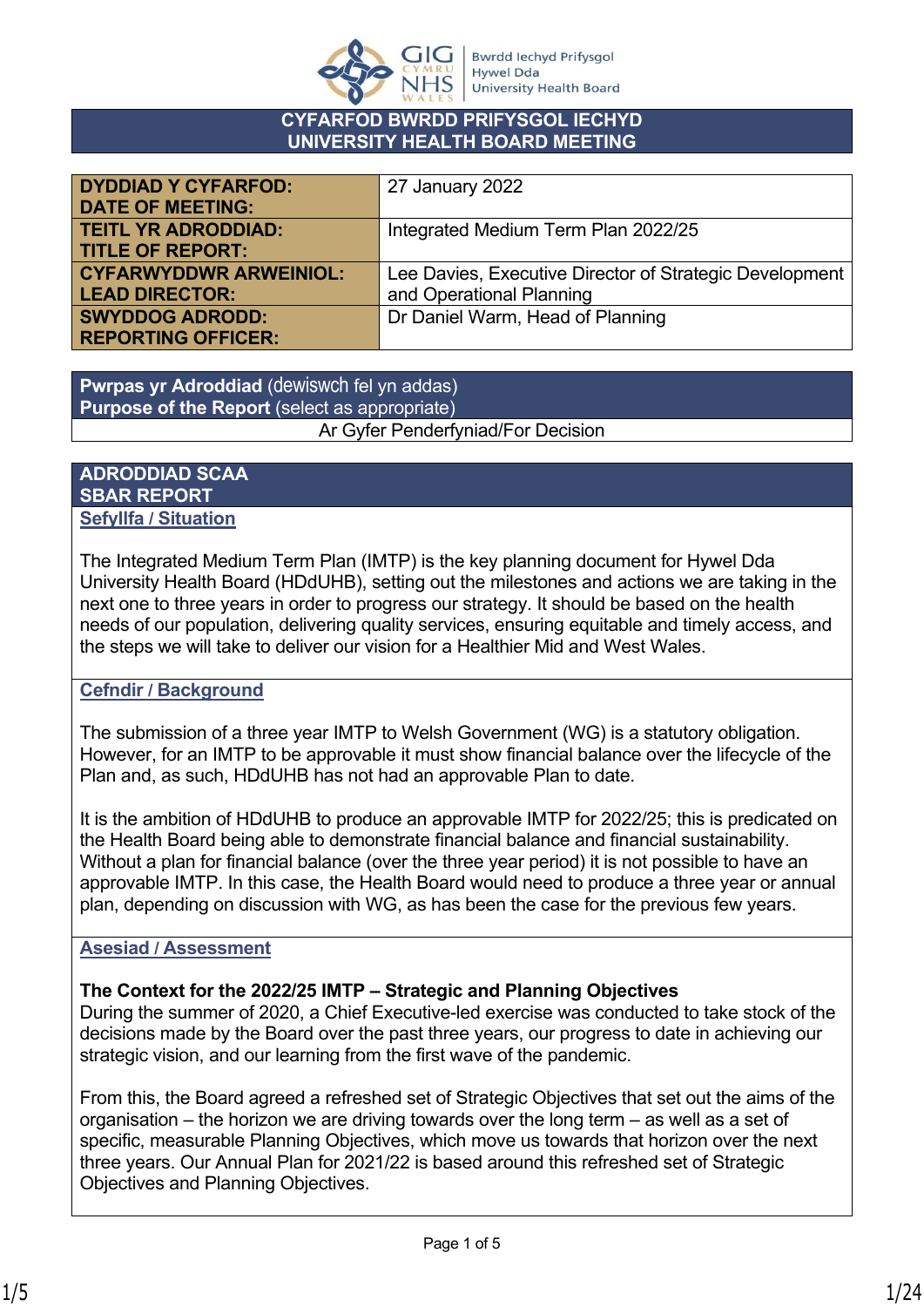The Strategic Objectives remain as:

- **SO1** : Putting people at the heart of everything we do
- **SO2** : Working together to be the best we can be
- **SO3 :** Striving to deliver and develop excellent services
- **SO4 :** The best health and wellbeing for our communities
- **SO5 :** Safe, sustainable, accessible, and kind care
- **SO6:** Sustainable use of resources

This set of Strategic and Planning Objectives:

- Provides clarity about our priorities
- Provides a steer as to how work should be planned, informing our planning cycle
- Allows the Board to measure whether progress is being made

A report was presented to Board in September 2021 providing an overview in support of the development of the IMTP for 2022/25, noting that a review of the current Planning Objectives had been undertaken with the Executive Team. In summary, all current Planning Objectives were reviewed in order to understand which:

- Have already been completed (and will now become 'business as usual' activities)
- Are due to conclude by the end of 2021/22, and whether these will require a new 'followon' Planning Objective or not
- Are due to continue into 2022/23 and beyond, and whether these will continue, require amendment or cease
- Are deferred from 2021/22 and whether these will start, continue to be deferred, or will be abandoned

Work has been undertaken subsequently to develop the Planning Objectives for 2022/23, a draft of which was submitted to Board in November 2021. Work has continued on development of the Planning Objectives, the detail of which can be found in Annex 1, and the wording of which are the 'long form'. Prior to submission of the IMTP, shorter versions will be produced for inclusion in the IMTP and these will also be used within the Board Assurance Framework. The proposed Planning Objectives are categorised under each of the six Strategic Objectives as:

- New Planning Objectives for 2022/23
- Revised/reworded Planning Objectives for 2022/23
- Unchanged Planning Objectives for 2022/23

In total there are currently 68 draft Planning Objectives for 2022/23, which include:

- $\bullet$  28 new
- 21 revised/reworded
- 19 unchanged

These Planning Objectives have been developed through on-going engagement with key stakeholders, including the Community Health Council.

The Planning Objectives will have 'Plans on a Page' developed in order that clear actions, milestones, risks and mitigations can be articulated. Additionally, the Chief Executive will be meeting all of the Executives to review their specific Planning Objectives in late January/early February 2022.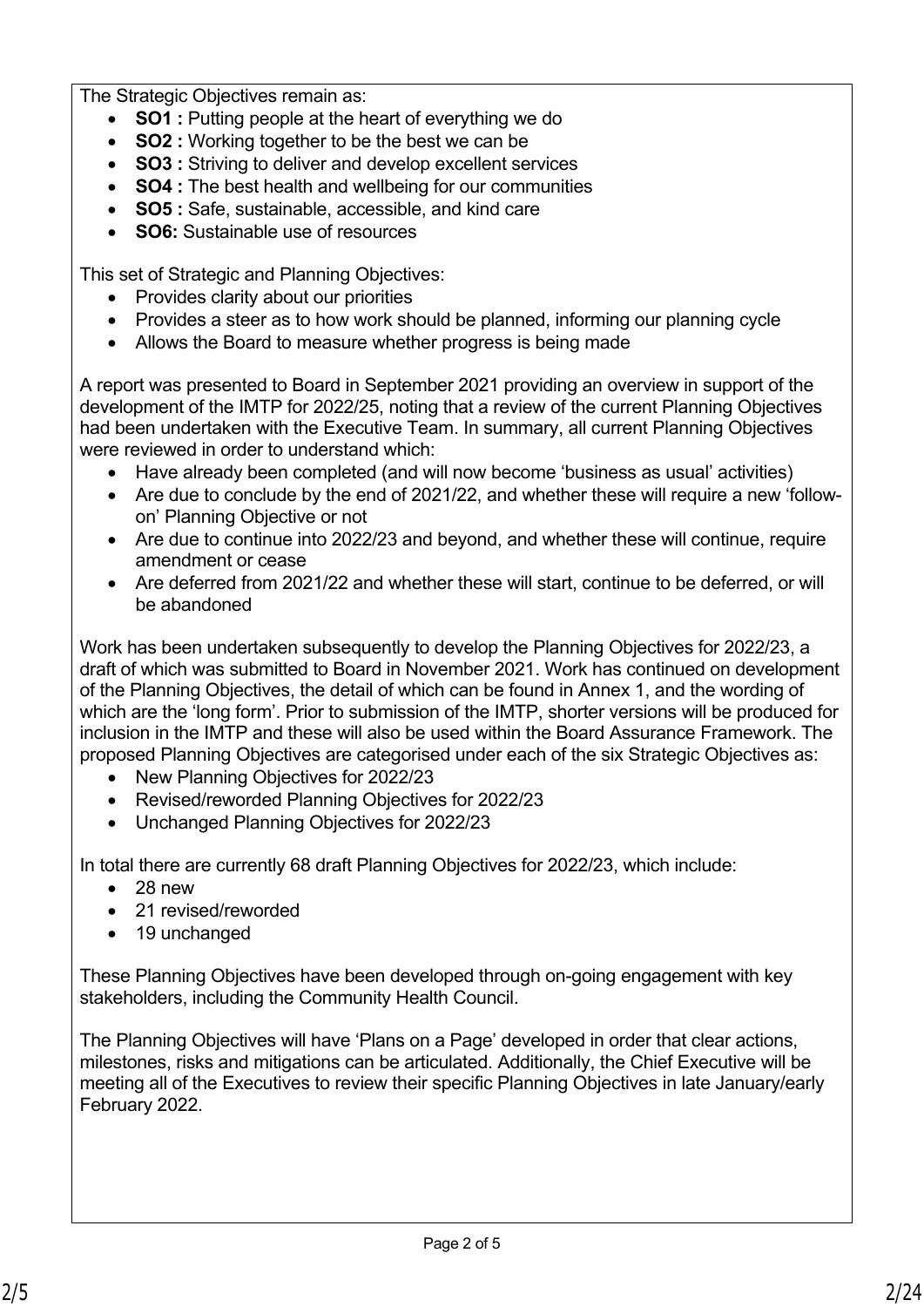In taking the development of the IMTP forward, a number of key tasks are currently underway:

# **Planning Templates**

As previously indicated to Board in November 2021, a series of planning templates has been co-produced between Planning, Workforce and Finance, assured with representation from the Operational Directorate. Initial submissions were made in October 2021, followed by final submissions highlighting key priorities in December 2021. In order to support the potential prioritisation of submissions, each was asked to submit a 'Plan on a Page' which focused on:

- **Alignment**
- Anticipated impact
- Achievability and risks
- **•** Affordability

These have been appraised (by Planning, Finance and Workforce), collated and presented to the Executive team for discussion.

In addition, work continues on the HDdUHB's financial sustainability roadmap and discussions are taking place with Welsh Government officials. Similarly, a workforce roadmap is being developed.

# **NHS Planning Framework**

The NHS Planning Framework was released on 9<sup>th</sup> November 2021 (NHS Wales Planning [Framework 2022 to 2025 | GOV.WALES\)](https://gov.wales/nhs-wales-planning-framework-2022-2025), and re-iterates the Ministerial Priorities, namely:

- A Healthier Wales as the overarching policy context
- Population health, through the lens of pandemic experience and health inequity
- COVID-19 response
- NHS recovery
- Mental Health and emotional wellbeing
- Supporting the health and care workforce
- NHS Finance and managing within resources
- Working alongside Social Care

Alongside our Planning Objectives, these Ministerial Priorities will drive the content and structure of our IMTP.

# **Timelines**

Following publication of the NHS Wales Planning Framework on  $9<sup>th</sup>$  November 2021, it was initially indicated that WG would require Board approved plans to be submitted by  $28<sup>th</sup>$ February 2022. However, given the current COVID situation, and pressures on the healthcare system, this timeline has been amended by WG such that an IMTP must be submitted by 31<sup>st</sup> March 2021.

If a Health Board decides that it cannot submit a Board approved and financially balanced plan, they must inform the NHS Wales Chief Executive, by way of an Accountable Officer Letter, by 28<sup>th</sup> February 2022. Failure to submit an IMTP will breach the statutory duty under the Finance (Wales) Act 2014 and may influence the escalation status of NHS organisations.

# **Financial Allocation**

Health Boards and Trusts were issued with financial allocation letters on 21<sup>st</sup> December 2021. The Health Board Finance team has undertaken an early review of the implications of the allocation for our plan and held further discussions with Welsh Government colleagues. Clarification has been sought and received on a number of items, the outcome of which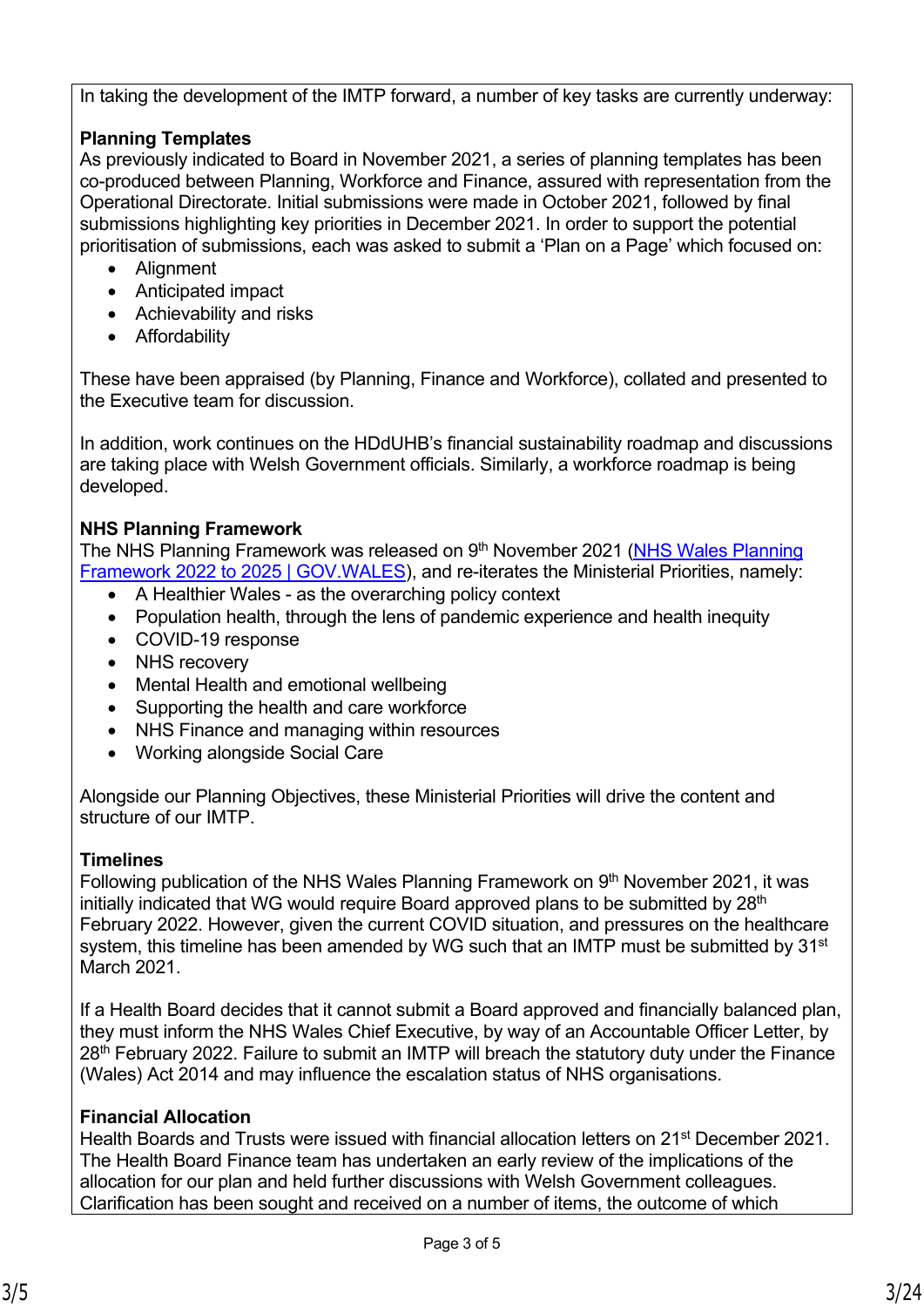suggests that the Health Board is likely to face an extremely challenging financial position for 2022/23, as will the rest of NHS Wales. The Executive Team are assessing options for the Health Board in light of this and, in particular, our ability to produce a balanced three-year plan and therefore submit an approvable IMTP. This will be discussed further at Board Seminar in February 2022, ahead of the IMTP/annual plan being finalised and brought for approval to the March 2022 Public Board meeting.

#### **Argymhelliad / Recommendation**

The Board is asked to approve the Planning Objectives for 2022/23, and to note the ongoing process in regards to the development of an IMTP for 2022/25.

| Amcanion: (rhaid cwblhau)                  |                                           |  |  |  |  |
|--------------------------------------------|-------------------------------------------|--|--|--|--|
|                                            | <b>Objectives: (must be completed)</b>    |  |  |  |  |
| Cyfeirnod Cofrestr Risg Datix a Sgôr       | All risks apply                           |  |  |  |  |
| Cyfredol:                                  |                                           |  |  |  |  |
| Datix Risk Register Reference and          |                                           |  |  |  |  |
| Score:                                     |                                           |  |  |  |  |
| Safon(au) Gofal ac lechyd:                 | All Health & Care Standards Apply         |  |  |  |  |
| Health and Care Standard(s):               |                                           |  |  |  |  |
| <b>Hyperlink to NHS Wales Health &amp;</b> |                                           |  |  |  |  |
| <b>Care Standards</b>                      |                                           |  |  |  |  |
| <b>Amcanion Strategol y BIP:</b>           | All Strategic Objectives are applicable   |  |  |  |  |
| <b>UHB Strategic Objectives:</b>           |                                           |  |  |  |  |
| <b>Hyperlink to HDdUHB Strategic</b>       |                                           |  |  |  |  |
| <b>Objectives</b>                          |                                           |  |  |  |  |
| <b>Amcanion Llesiant BIP:</b>              | 9. All HDdUHB Well-being Objectives apply |  |  |  |  |
| <b>UHB Well-being Objectives:</b>          |                                           |  |  |  |  |
| <b>Hyperlink to HDdUHB Well-being</b>      |                                           |  |  |  |  |
| <b>Objectives Annual Report 2018-2019</b>  |                                           |  |  |  |  |
|                                            |                                           |  |  |  |  |

| <b>Gwybodaeth Ychwanegol:</b><br><b>Further Information:</b> |                       |
|--------------------------------------------------------------|-----------------------|
| Ar sail tystiolaeth:                                         | Not applicable        |
| <b>Evidence Base:</b>                                        |                       |
| <b>Rhestr Termau:</b>                                        | Not applicable        |
| <b>Glossary of Terms:</b>                                    |                       |
| Partïon / Pwyllgorau â ymgynhorwyd                           | <b>Executive Team</b> |
| ymlaen llaw y Cyfarfod Bwrdd Iechyd                          | <b>Board Seminar</b>  |
| Prifysgol:                                                   |                       |
| Parties / Committees consulted prior                         |                       |
| to University Health Board:                                  |                       |

| <b>Effaith: (rhaid cwblhau)</b><br>Impact: (must be completed) |                                                     |
|----------------------------------------------------------------|-----------------------------------------------------|
| <b>Ariannol / Gwerth am Arian:</b>                             | This is a key component in the delivery of the IMTP |
| <b>Financial / Service:</b>                                    | 2022/25                                             |
| <b>Ansawdd / Gofal Claf:</b>                                   | This is a key component in the delivery of the IMTP |
| <b>Quality / Patient Care:</b>                                 | 2022/25                                             |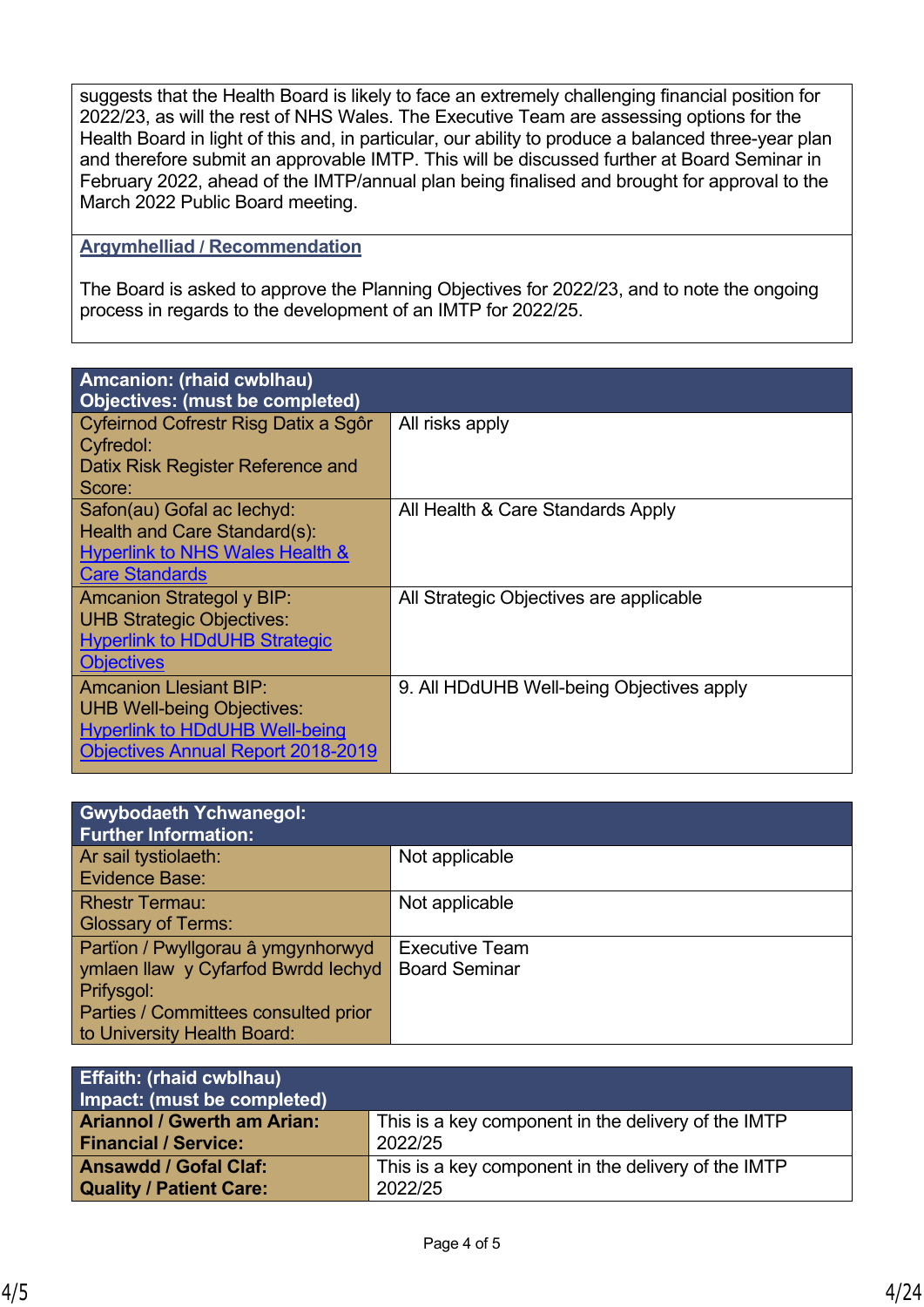| <b>Gweithlu:</b><br><b>Workforce:</b>   | This is a key component in the delivery of the IMTP<br>2022/25                                                                                                                             |
|-----------------------------------------|--------------------------------------------------------------------------------------------------------------------------------------------------------------------------------------------|
| Risg:<br><b>Risk:</b>                   | Risks will be assessed as part of the ongoing process of<br>both the development of the IMTP 2022/25 and its<br>subsequent monitoring                                                      |
| <b>Cyfreithiol:</b><br>Legal:           | As above                                                                                                                                                                                   |
| <b>Enw Da:</b><br><b>Reputational:</b>  | Hywel Dda University Health Board needs to meet the<br>targets set in order to maintain a good reputation with<br>Welsh Government, together with our stakeholders,<br>including our staff |
| <b>Gyfrinachedd:</b><br><b>Privacy:</b> | Not applicable                                                                                                                                                                             |
| Cydraddoldeb:<br><b>Equality:</b>       | Consideration of Equality legislation and impact is a<br>fundamental part of the planning of service delivery<br>changes and improvements                                                  |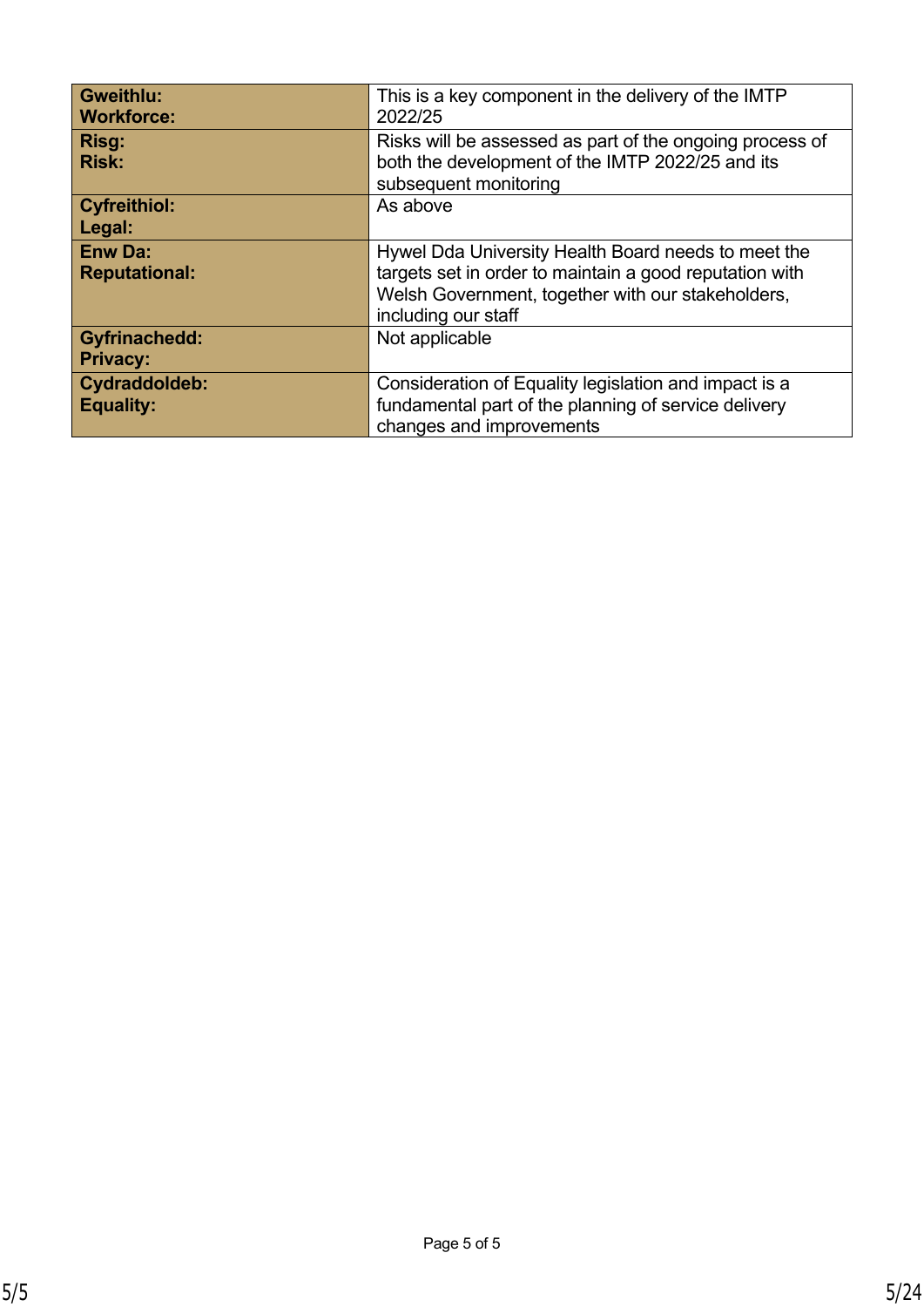#### **ANNEX 1: DRAFT PLANNING OBJECTIVES 2022/23**

#### **Strategic Objective One: Putting people at the heart of everything we do**

#### *New Planning Objectives for 2022/23*

| Wording of new Planning Objective                                                                                                                                                                                                              | <b>Executive Lead</b>                                            | Comments                                                           |
|------------------------------------------------------------------------------------------------------------------------------------------------------------------------------------------------------------------------------------------------|------------------------------------------------------------------|--------------------------------------------------------------------|
| Embed the role of OD Relationship Managers across the organisation as integral to the implementation of<br>the cultural change programme, through the development of locally owned people culture plans by October<br>2022.                    | <b>Director of Workforce</b><br>and OD                           | Follow-on Planning<br>Objective to 1G.<br>Carries over 2<br>years. |
| Following the development and design of the "Making a Difference" Customer Service programme,<br>implement a plan to focus on delivery and measuring outcomes, with all members of staff to have completed<br>the programme by September 2024. | <b>Director of Workforce</b><br>and OD                           |                                                                    |
| To sustain a family liaison service in appropriate inpatient and clinical settings from April 2022                                                                                                                                             | Director of Nursing,<br><b>Quality and Patient</b><br>Experience |                                                                    |

| PO Ref. | Wording of new Planning Objective                                                                                                                                                                                                                                                                                                                                                | Original wording of Planning Objective                                                                                                                                                                                                                                                                                                                                                                                                                                                                                                                    | <b>Executive Lead</b>               | <b>Comments</b> |
|---------|----------------------------------------------------------------------------------------------------------------------------------------------------------------------------------------------------------------------------------------------------------------------------------------------------------------------------------------------------------------------------------|-----------------------------------------------------------------------------------------------------------------------------------------------------------------------------------------------------------------------------------------------------------------------------------------------------------------------------------------------------------------------------------------------------------------------------------------------------------------------------------------------------------------------------------------------------------|-------------------------------------|-----------------|
| 1F      | Following the development of processes to co-<br>design the workforce offer for staff relating to (1)<br>Recruitment (2) Induction (3) Policies (4)<br>Employee Relations & (5) Equitable access to<br>training develop implementation plan for each<br>area to deliver revised practices and policies to<br>an agreed roll out schedule to be completed by<br><b>March 2023</b> | Develop a programme for implementation by July<br>2021 to co-design with our staff every stage and<br>element of our HR offer that embody our values.<br>This will address:<br>1. the way the Health Board recruits new staff and<br>provides induction;<br>2. all existing HR policies;<br>3. the way in which employee relation matters are<br>managed and<br>4. equitable access to training and the Health<br>Board's staff wellbeing services.<br>The resulting changes to policies, processes and<br>approaches will be recommended to the Board in | Director of<br>Workforce and<br>OD. |                 |
|         |                                                                                                                                                                                                                                                                                                                                                                                  | September 2021 for adoption                                                                                                                                                                                                                                                                                                                                                                                                                                                                                                                               |                                     |                 |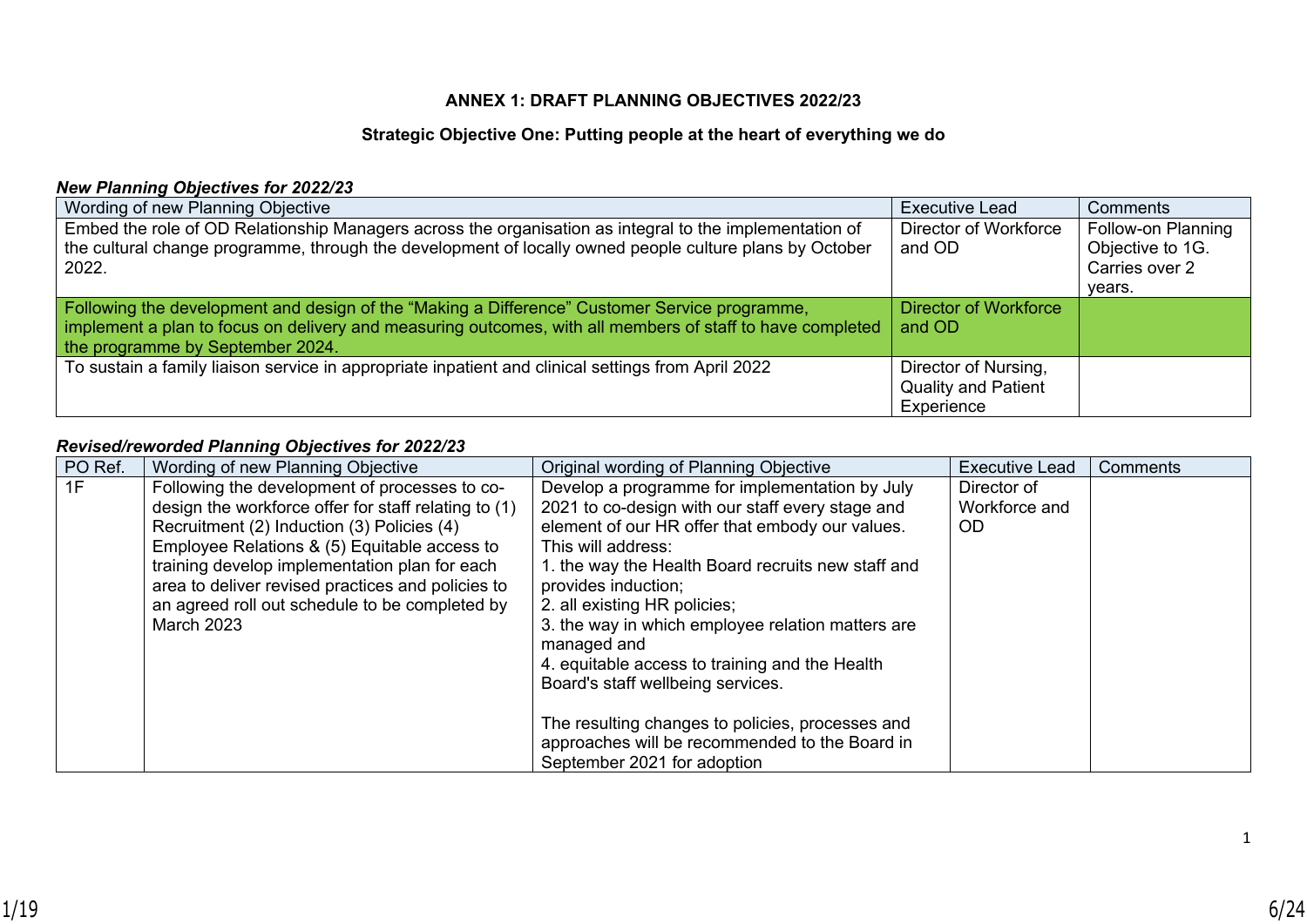| PO Ref. | Wording of Planning Objective                                                                                                                       | <b>Executive Lead</b>      | Comments |
|---------|-----------------------------------------------------------------------------------------------------------------------------------------------------|----------------------------|----------|
| 1B      | Building on the success of the command centre, develop a longer-term sustainable model to cover the                                                 | Director of                |          |
|         | following:                                                                                                                                          | Nursing, Quality           |          |
|         | One single telephone and email point of contact – the "Hywel Dda Health Communication HUB"                                                          | and Patient                |          |
|         | This will incorporate switchboard facilities and existing service based call handling functions into one                                            | Experience                 |          |
|         | single call-handling system linking patient appointments, online booking and call handlers                                                          |                            |          |
|         | All specialist teams (primary care, patient support, staff support) to have their calls answered and routed<br>through this single point of contact |                            |          |
|         | Further develop the operation of the surveillance cell set up to support Test, Trace, Protect (TTP)                                                 |                            |          |
|         | Further develop the incident response and management cell set up to support our COVID-19 response                                                   |                            |          |
|         | Further develop the SharePoint function, or look at similar other systems that our Local Authority                                                  |                            |          |
|         | partners use, to facilitate tracking, auditing and reporting of enquiries, responses and actions                                                    |                            |          |
|         | Develop and implement a plan to roll out access for all patients to their own records and appointments                                              |                            |          |
|         | within 3 years                                                                                                                                      |                            |          |
| 1E      | During 2020/21 establish a process to maintain personalised contact with all patients currently waiting                                             | Director of                |          |
|         | for elective care which will:                                                                                                                       | Nursing, Quality           |          |
|         | 1. Keep them regularly informed of their current expected wait                                                                                      | and Patient                |          |
|         | 2. Offer a single point of contact should they need to contact us                                                                                   | Experience                 |          |
|         | 3. Provide advice on self-management options whilst waiting                                                                                         |                            |          |
|         | 4. Offer advice on what do to if their symptoms deteriorate                                                                                         |                            |          |
|         | 5. Establish a systematic approach to measuring harm – bringing together the clinically assessed                                                    |                            |          |
|         | harm and harm self-assessed by the patient and use this to inform waiting list prioritisation                                                       |                            |          |
|         | 6. Offer alternative treatment options if appropriate                                                                                               |                            |          |
|         | 7. Incorporate review and checking of patient consent                                                                                               |                            |          |
| 1A      | This process needs to roll out through 2022/23                                                                                                      |                            |          |
|         | Develop and implement plans to deliver, on a sustainable basis, NHS Delivery Framework targets                                                      | Director of                |          |
|         | related to workforce within the next 3 years                                                                                                        | Workforce and<br><b>OD</b> |          |
|         |                                                                                                                                                     |                            |          |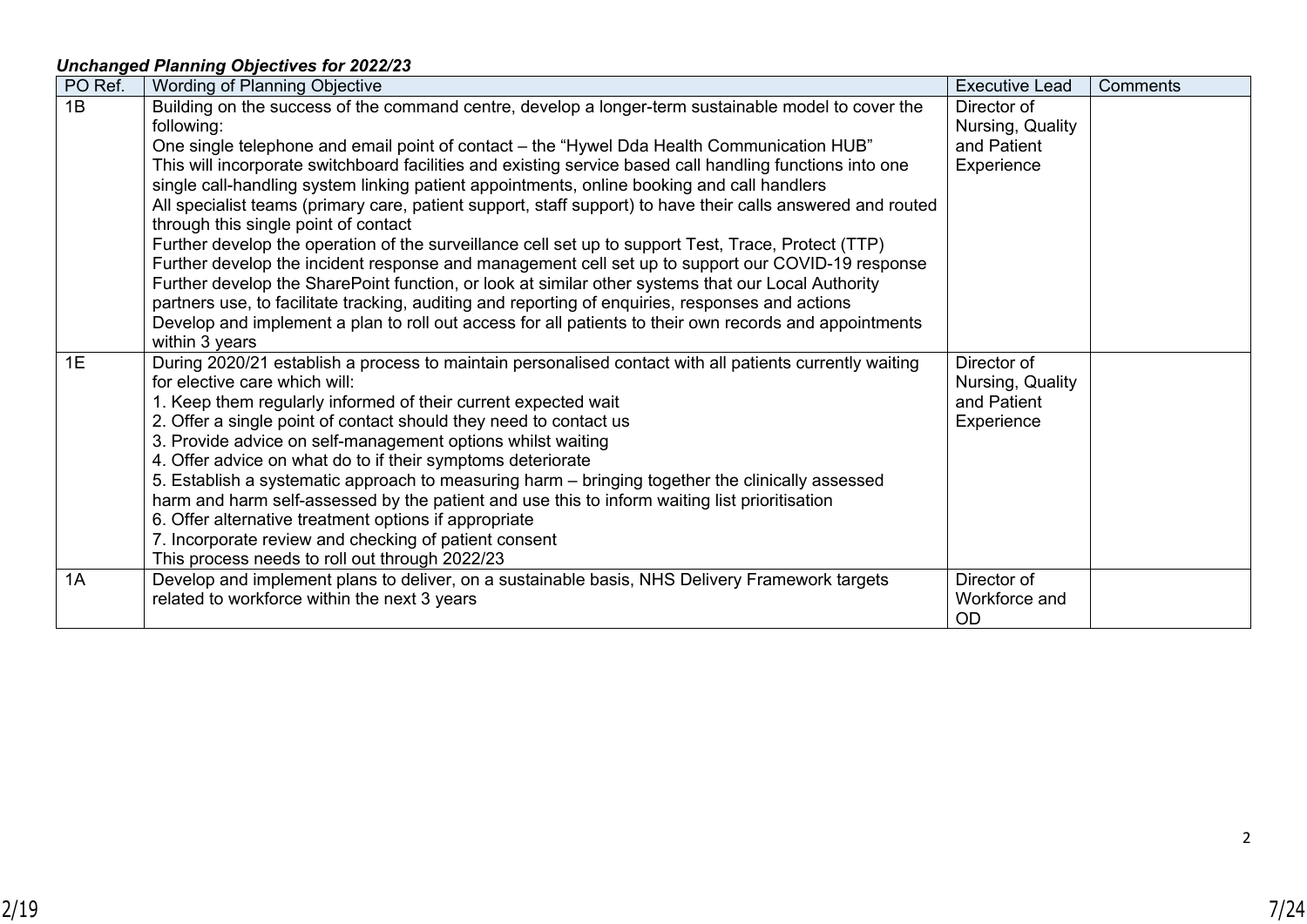| Wording of new Planning Objective                                                                             | <b>Executive Lead</b>        | <b>Comments</b>           |
|---------------------------------------------------------------------------------------------------------------|------------------------------|---------------------------|
| By February 2023 develop an integrated Occupational Health & Staff psychological wellbeing offer which        | Director of Workforce        |                           |
| supports staff to remain in work, offers support when absent and provides alternative opportunities when      | and OD                       |                           |
| health impacts on an individual's ability to be in role.                                                      |                              |                           |
| Develop a suite of "Future Shot" Leadership Programmes to underpin the implementation of the Future           | <b>Director of Workforce</b> |                           |
| Generations Act intentions locally, as well as supporting the sustainability agenda and developing the        | and OD                       |                           |
| change ability of the organisation to respond. This includes the design of an integrated graduate leadership  |                              |                           |
| succession programme by March 2023, ready for implementation from April 2023 onwards.                         |                              |                           |
| Building on the foundational learning from the Discovery Report and regular and up to date multisource staff  | <b>Director of Workforce</b> |                           |
| feedback, ensure that a deeper level of organisational listening, learning and cultural humility is developed | and OD                       |                           |
| by February 2023.                                                                                             |                              |                           |
| Develop a strategic plan by June 2022 to ensure the retention of our new and existing staff through the       | <b>Director of Workforce</b> |                           |
| improvement of our engagement with staff and a reduction in turnover.                                         | and OD                       |                           |
| Following the success of the Apprenticeship Academy, create an ambitious plan to increase the offer of        | <b>Director of Workforce</b> | <b>Follow-on Planning</b> |
| apprenticeship opportunities to include a wider scope of both clinical and non-clinical roles by September    | and OD                       | Objective to 2G.          |
| 2022. This should include offering supported and graduate apprentice programmes as well as creating Joint     |                              |                           |
| apprenticeships in partnership with social care, working towards the new social model of health by March      |                              | Some elements             |
| 2023                                                                                                          |                              | have moved to             |
|                                                                                                               |                              | <b>Planning Objective</b> |
|                                                                                                               |                              | 6H.                       |
|                                                                                                               |                              |                           |
| To sustain and develop the Arts in Health Programme by March 2023 to promote and encourage the use of         | Director of Nursing,         |                           |
| the arts in the healthcare environment to make a positive contribution to the well-being of our patients,     | <b>Quality and Patient</b>   |                           |
| service users and our staff.                                                                                  | Experience                   |                           |

| PO Ref. | Wording of new Planning Objective                           | Original wording of Planning Objective        | <b>Executive Lead</b> | Comments |
|---------|-------------------------------------------------------------|-----------------------------------------------|-----------------------|----------|
| 2A      | Develop a Health Board specific plan that                   | Develop a Health Board specific plan that     | Director of Public    |          |
|         | contributes to reducing inequalities for unpaid             | responds to the Regional Carers Strategy, and | Health                |          |
|         | Carers and responds to the priorities set out in            | complete implementation by March 2024         |                       |          |
|         | the national and regional Carers Strategy.                  |                                               |                       |          |
|         | Ensure an annual update on progress and                     |                                               |                       |          |
|         | outcomes is provided to Board by 31 <sup>st</sup> July each |                                               |                       |          |
|         | vear.                                                       |                                               |                       |          |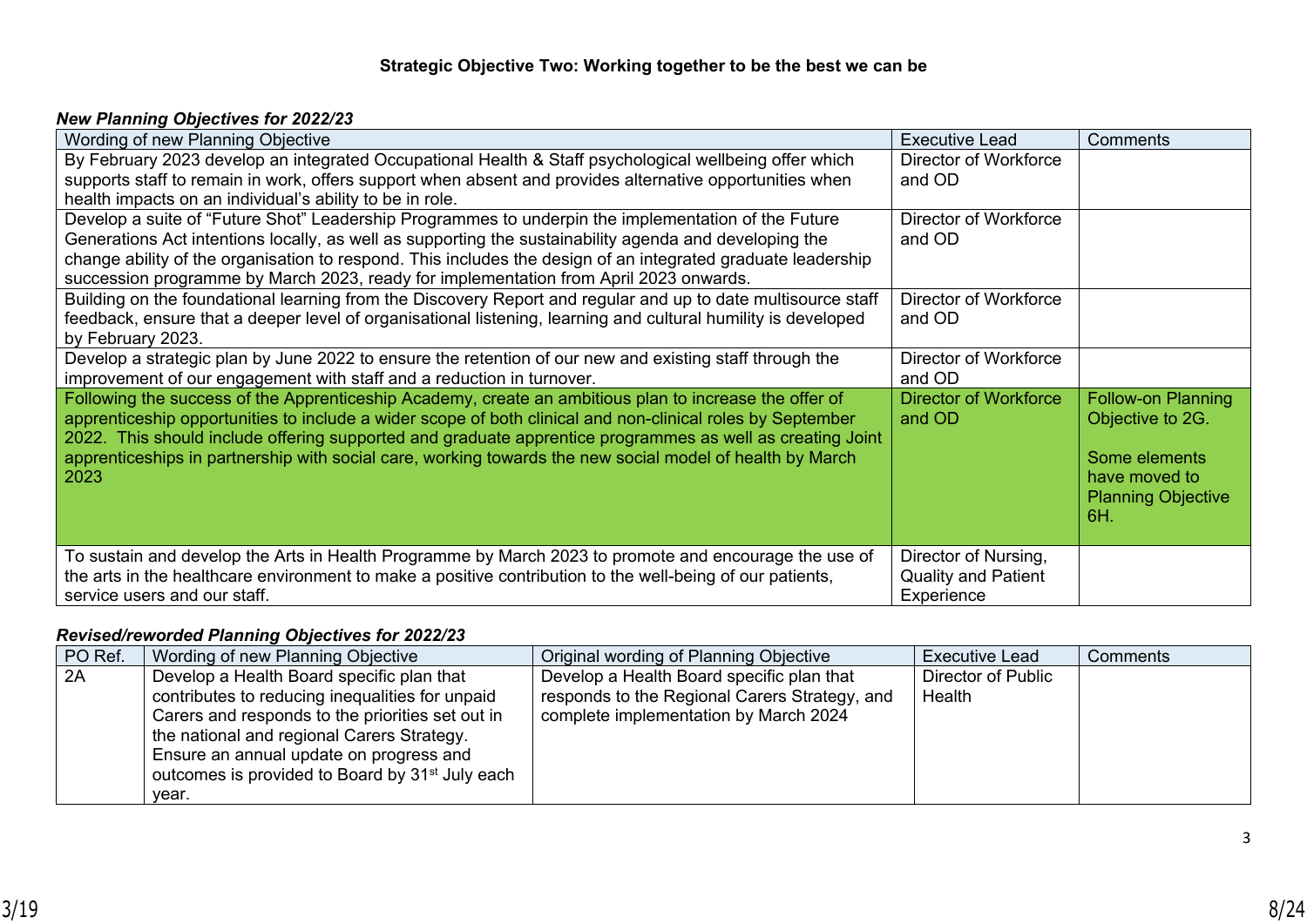| PO Ref. | Wording of new Planning Objective                                                                                                                                                                                                                                                                                                                                                                                                                                      | Original wording of Planning Objective                                                                                                                                                                                                                                                                                                                                                                                                                                                                                                                                                                                                                                                                                          | <b>Executive Lead</b>                  | Comments                                                                |
|---------|------------------------------------------------------------------------------------------------------------------------------------------------------------------------------------------------------------------------------------------------------------------------------------------------------------------------------------------------------------------------------------------------------------------------------------------------------------------------|---------------------------------------------------------------------------------------------------------------------------------------------------------------------------------------------------------------------------------------------------------------------------------------------------------------------------------------------------------------------------------------------------------------------------------------------------------------------------------------------------------------------------------------------------------------------------------------------------------------------------------------------------------------------------------------------------------------------------------|----------------------------------------|-------------------------------------------------------------------------|
| 2B      | In relation to equality, diversity and inclusion, co-<br>ordinate actions to implement the statutory<br>duties of the Equality Act 2010, ensuring that a<br><b>Strategic Equality Plan and Objectives are</b><br>established, and an Annual report on progress is<br>submitted to Board by 30 <sup>th</sup> September each year.                                                                                                                                       | In relation to equality, diversity and inclusion,<br>develop and implement a rolling programme of<br>training to raise the awareness of all Health<br>Board staff and, as part of the process:<br>1. Ask participants to agree specific actions<br>they can take as either individuals or<br>teams in their areas to create/enhance<br>genuinely inclusive and accessible<br>services for our population and support<br>for our staff<br>2. Establish a process to monitor and<br>feedback to Board on progress and<br>successes.<br>This programme should be completed by March<br>2024 and progress reported to Board at least<br>annually as well as providing the basis of<br>evidence for the Stonewall Workplace Equality | Director of Public<br>Health           | Previously deferred<br><b>Planning Objective</b><br>to begin in 2022/23 |
| 2H      | By March 2024, ensure implementation of a<br>programme to support the cultural re-purposing<br>of leadership in Hywel Dda in the context of the<br>emergence from the pandemic. This will be<br>evidence based, fit for future demand and<br>aligned with our Improving Together concepts.<br>It includes the delivery of a comprehensive range<br>of leadership development programmes within a<br>succession planning framework.                                     | Index, the first submission of which needs to be<br>completed by the end of September 2021.<br>By October 2021 construct a comprehensive<br>development programme (incorporating existing<br>programmes) for the whole organisation which<br>nurtures talent, supports succession planning<br>and offers teams and individuals the opportunity<br>to access leadership development.                                                                                                                                                                                                                                                                                                                                             | Director of<br>Workforce and OD        |                                                                         |
| 2D      | Create a clinical education governance structure<br>which supports the transition to inter-professional<br>education with the aim of developing from within<br>and attracting from elsewhere, the very best<br>clinicians. This will provide a structure/framework<br>to support our educational offer for all clinical<br>pathways with the long-term aim of creating a<br>multi-disciplinary clinical education plan by<br>September 2022. This plan will outline an | By December 2021 develop a clinical education<br>plan with the central aim to develop from within<br>and attract from elsewhere, the very best<br>clinicians. This plan will set out the educational<br>offer for nurses, therapists, health scientists,<br>pharmacists, dentists, doctors, optometrists,<br>public health specialists and physicians<br>associates. It will also set out how we will<br>support this with access to the best clinical                                                                                                                                                                                                                                                                          | Director of<br><b>Workforce and OD</b> |                                                                         |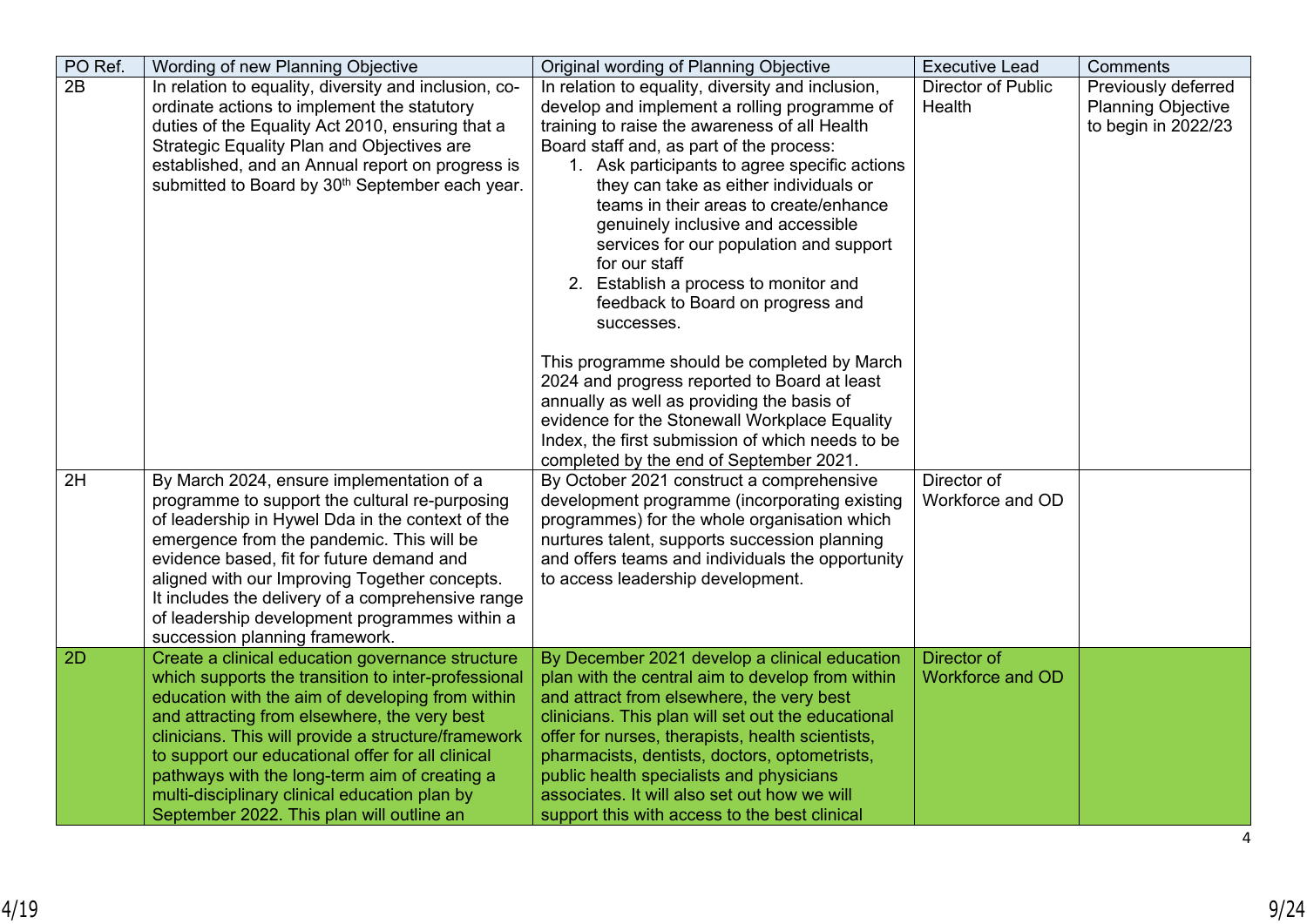| PO Ref. | Wording of new Planning Objective                                                                                                                                                                                                                                                                                                                                                                                                                                     | Original wording of Planning Objective                                                                                                                                                                                                                                                                                                                                                                                                                      | <b>Executive Lead</b>           | Comments |
|---------|-----------------------------------------------------------------------------------------------------------------------------------------------------------------------------------------------------------------------------------------------------------------------------------------------------------------------------------------------------------------------------------------------------------------------------------------------------------------------|-------------------------------------------------------------------------------------------------------------------------------------------------------------------------------------------------------------------------------------------------------------------------------------------------------------------------------------------------------------------------------------------------------------------------------------------------------------|---------------------------------|----------|
|         | ambitious expansion to the clinical grow your<br>own pathways to commence in September 2022                                                                                                                                                                                                                                                                                                                                                                           | educators, facilities (training, accommodation<br>and technology) and a clear plan to grow both<br>the number of clinicians benefiting from<br>education and the capacity to support this                                                                                                                                                                                                                                                                   |                                 |          |
| 2G      | Following the success of the Apprenticeship<br>Academy, create an ambitious plan to increase<br>the offer of apprenticeship opportunities to<br>include a wider scope of both clinical and non-<br>clinical roles by September 2022. This should<br>include offering supported and graduate<br>apprentice programmes as well as creating Joint<br>apprenticeships in partnership with social care,<br>working towards the new social model of health<br>by March 2023 | By October 2021 construct a comprehensive<br>workforce programme to encourage our local<br>population into NHS and care related careers<br>aimed at improving the sustainability of the<br>Health Board's workforce, support delivery of<br>the Health Board's service objectives (both now<br>and in the future) and offer good quality careers<br>for our local population. This should include an<br>ambitious expansion of our apprenticeship<br>scheme | Director of<br>Workforce and OD |          |

| PO Ref. | <b>Wording of Planning Objective</b>                                                                                                                                                                                                                                                                                                  | Executive Lead                                               | <b>Comments</b>                                                                                               |
|---------|---------------------------------------------------------------------------------------------------------------------------------------------------------------------------------------------------------------------------------------------------------------------------------------------------------------------------------------|--------------------------------------------------------------|---------------------------------------------------------------------------------------------------------------|
| 2E      | From April 2021 develop a programme of activities which promote awareness of the Health<br>Board's official charity and the opportunities available to raise and use funds to make a<br>positive difference to the health, wellbeing and experience of patients, service users and staff<br>across Hywel Dda University Health Board. | Director of<br>Nursing, Quality<br>and Patient<br>Experience | The Planning Objective will<br>remain the same but a new<br>set of supporting actions are<br>to be developed. |
|         | Develop clear processes for evidencing the impact of our charitable expenditure on our<br>patients, service users and staff fundraising activities and expenditure on our staff, the<br>patients and the public with the aim of increasing our income and expenditure levels on an<br>annual basis.                                   |                                                              |                                                                                                               |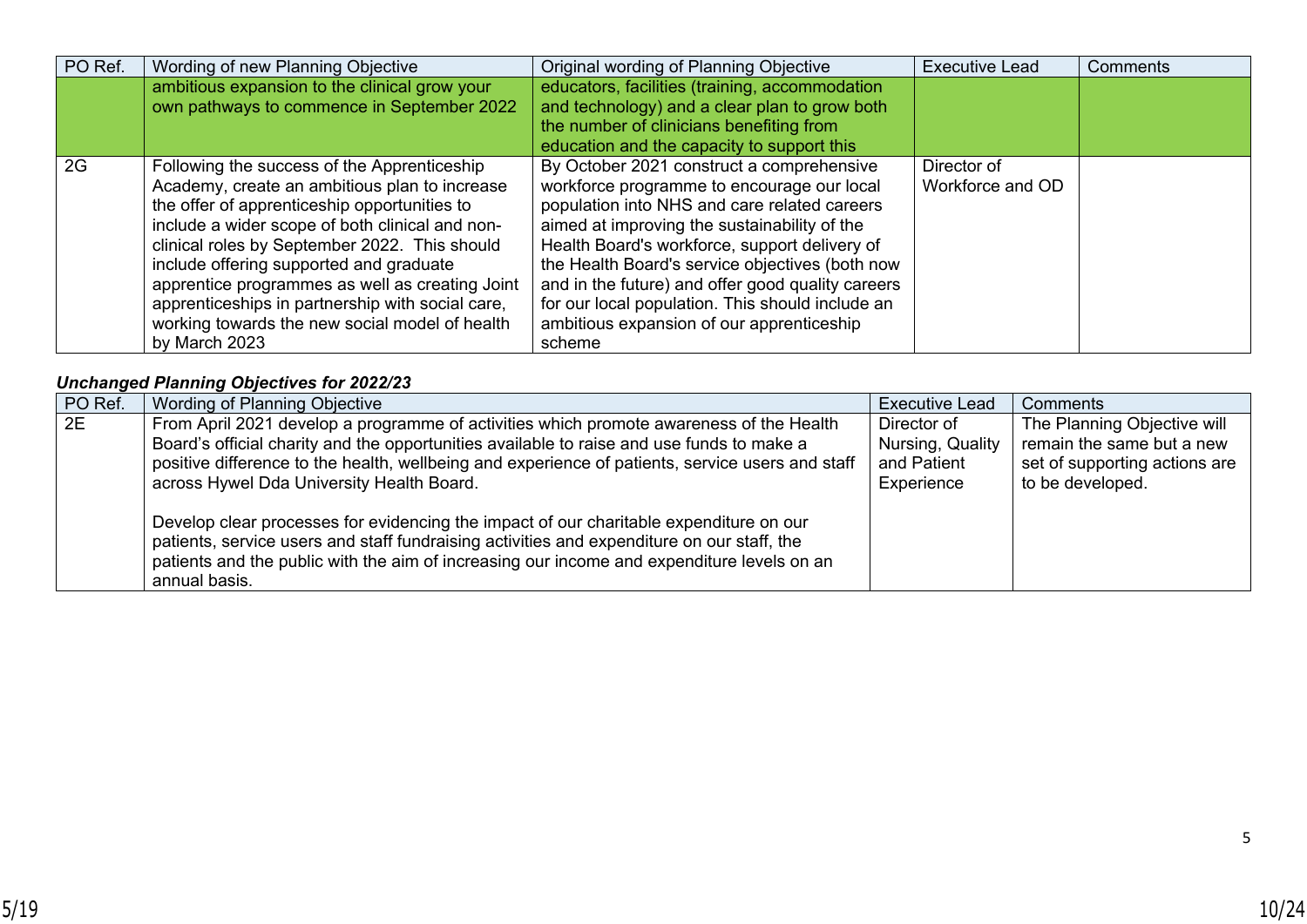| Wording of new Planning Objective                                                                       | <b>Executive Lead</b> | Comments                            |
|---------------------------------------------------------------------------------------------------------|-----------------------|-------------------------------------|
| Wording on a Welsh Language Planning Objective will be developed                                        |                       | Awaiting arrival of Director of     |
|                                                                                                         |                       | <b>Communications and Welsh</b>     |
|                                                                                                         |                       | Language                            |
| Wording on a Communications Planning Objective will be developed                                        |                       | Awaiting arrival of Director of     |
|                                                                                                         |                       | <b>Communications and Welsh</b>     |
|                                                                                                         |                       | Language                            |
| By March 2023 to undertake a review of the existing security arrangements within the Health Board       | Director of           |                                     |
| with particular reference to strengthening the following areas:                                         | Nursing, Quality      |                                     |
| <b>Physical Security</b>                                                                                | and Patient           |                                     |
| <b>Automated locks</b>                                                                                  | Experience            |                                     |
| <b>CCTV</b>                                                                                             |                       |                                     |
| <b>Access Control Systems</b>                                                                           |                       |                                     |
| <b>Intruder Alarms</b>                                                                                  |                       |                                     |
| <b>Communication Systems</b>                                                                            |                       |                                     |
| <b>Human Factors</b>                                                                                    |                       |                                     |
| <b>Patient and Staff Personal Property</b>                                                              |                       |                                     |
| Local Management and staff ownership                                                                    |                       |                                     |
| By March 2023 the Health Board will be in a position to respond to the requirements of the Quality &    | Director of           | <b>Follow-on Planning Objective</b> |
| Engagement Act. The specific actions that will be put in place to support organisational readiness will | Nursing, Quality      | to $3C$ .                           |
| be informed by the work undertaken to review the Health & Care Standards during 2021/2022 and the       | and Patient           |                                     |
| receipt of any formal guidance related to the Act.                                                      | <b>Experience</b>     |                                     |

| PO Ref. | Wording of new Planning Objective               | Original wording of Planning Objective              | <b>Executive Lead</b> | Comments                 |
|---------|-------------------------------------------------|-----------------------------------------------------|-----------------------|--------------------------|
| 3A      | To build a quality management system            | To develop and implement a comprehensive            | Director of           | <b>Existing Planning</b> |
|         | approach which uses improving together as a     | approach to performance delivery and quality        | Finance               | Objective continuing     |
|         | delivery vehicle. This will supports and drives | management that enables staff at all levels to      |                       | into 2022/23             |
|         | quality and performance across the organisation | strive for excellence whilst effectively delivering |                       |                          |
|         | aligned to our strategic objectives and         | the basics. This approach will incorporate all      |                       |                          |
|         | outcomes. The system will encourage a           | performance requirements set by the Board,          |                       |                          |
|         | strategic improvement approach, including       | WG, regulators and inspectors and will be fully     |                       |                          |
|         | quality and performance, and will be clear on   | rolled out to all staff with managerial             |                       |                          |
|         | expectations and accountability arrangements    | responsibilities by 31 <sup>st</sup> March 2022.    |                       |                          |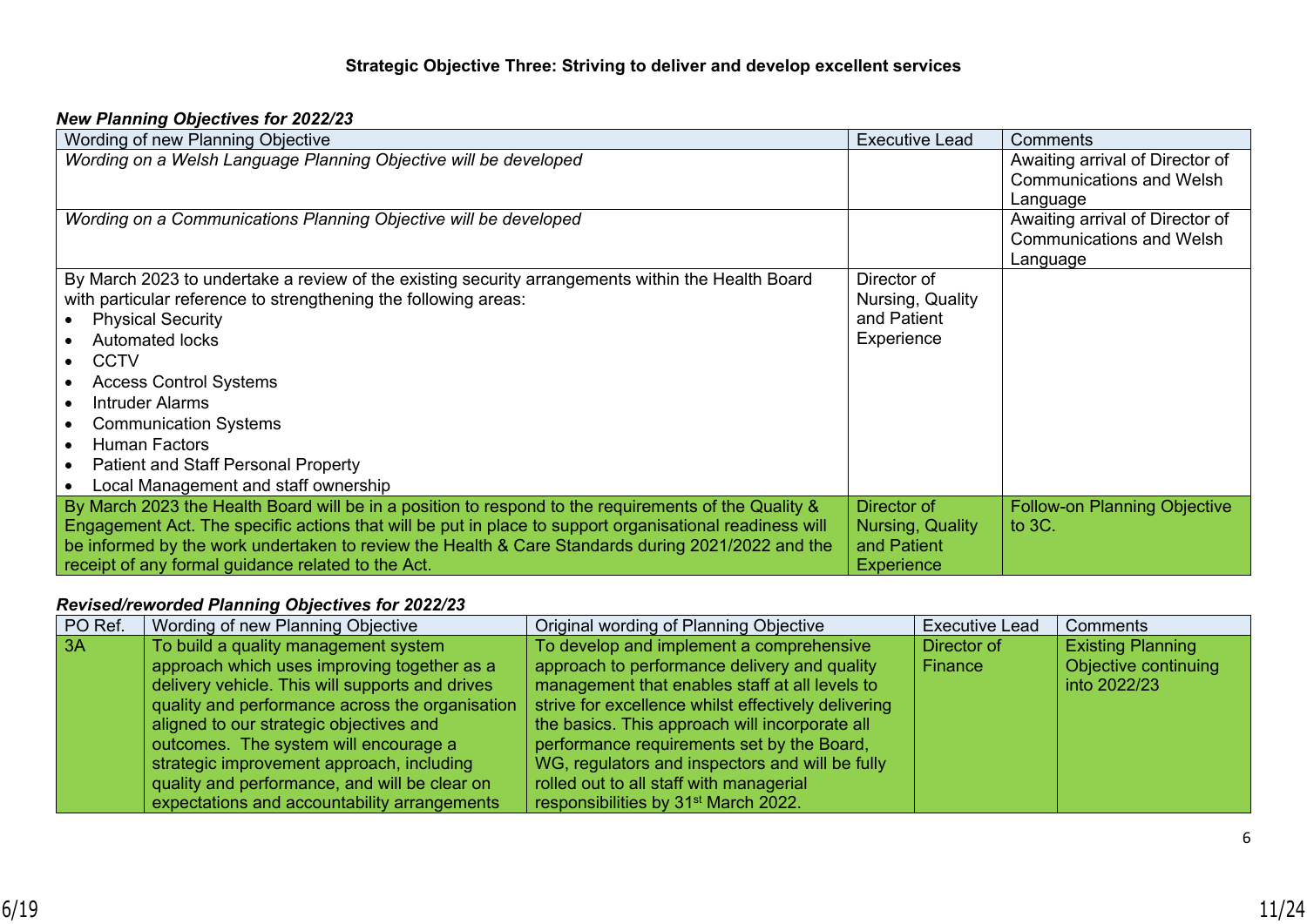| PO Ref.         | Wording of new Planning Objective                  | Original wording of Planning Objective             | <b>Executive Lead</b>  | Comments                 |
|-----------------|----------------------------------------------------|----------------------------------------------------|------------------------|--------------------------|
|                 | from Board to all Health Board teams. It will      |                                                    |                        |                          |
|                 | include the development of a culture of            |                                                    |                        |                          |
|                 | continuous improvement; and the systems and        |                                                    |                        |                          |
|                 | tools needed to support such a culture. The        |                                                    |                        |                          |
|                 | focus will be to motivate and support colleagues   |                                                    |                        |                          |
|                 | at all levels to strive for excellence. Work will  |                                                    |                        |                          |
|                 | commence from June 2021, and rolled out            |                                                    |                        |                          |
|                 | across the whole organisation over three years.    |                                                    |                        |                          |
| 3E              | Advanced Analytics - creation of a self-service    | Business intelligence and modelling - to           | Director of            | <b>Existing Planning</b> |
|                 | Advanced Analytical Platform that will, provide    | establish real-time, integrated, easily accessible | Finance                | Objective continuing     |
|                 | real-time, integrated, easily accessible data to   | and comprehensible data to support our             |                        | into 2022/23             |
|                 | support our clinicians and managers providing      | clinicians and managers with day to day            |                        |                          |
|                 | the Insight, Foresight, and Oversight to assist    | operational planning as well as support the        |                        |                          |
|                 | with day to day operational and strategic          | organisation's strategic objective to improve      |                        |                          |
|                 | planning. Incorporate continuous innovation        | value of its services and shift resources into     |                        |                          |
|                 | into our approach by utilising current and         | primary and community settings. The initial        |                        |                          |
|                 | appropriate technologies, best practices and       | phase of this, involving as a minimum hospital     |                        |                          |
|                 | direction from latest research and publications,   | data, should be in place by September 2021 with    |                        |                          |
|                 | such as Machine Learning, Artificial Intelligence, | full inclusion of all health and social care data  |                        |                          |
|                 | Time Series, and Cluster Analysis. We will         | (as a minimum) by March 2024                       |                        |                          |
|                 | develop a risk stratification model approach,      |                                                    |                        |                          |
|                 | using predictive / cluster analytics which will    |                                                    |                        |                          |
|                 | look to provide evidence for new approaches to     |                                                    |                        |                          |
|                 | the management of chronic conditions that are      |                                                    |                        |                          |
|                 | needed to shift the balance of care from the       |                                                    |                        |                          |
|                 | acute sector to primary care and community         |                                                    |                        |                          |
|                 | settings. This should be in place by September     |                                                    |                        |                          |
|                 | 2022 with full inclusion of all health and social  |                                                    |                        |                          |
|                 | care data (as a minimum) by March 2024             |                                                    |                        |                          |
| $\overline{3H}$ | By March 2023 establish a process to gather        | From April 2021 establish a process to gather      | <b>Board Secretary</b> |                          |
|                 | and disseminate learning from the delivery of all  | and disseminate learning from the delivery of all  |                        |                          |
|                 | Planning Objectives as part of the organisation's  | Planning Objectives as part of the organisation's  |                        |                          |
|                 | formal governance systems with equal               | formal governance systems with equal               |                        |                          |
|                 | importance placed on this as is placed on risk     | importance placed on this as is placed on risk     |                        |                          |
|                 | management and assurance. This learning will       | management and assurance. This learning will       |                        |                          |
|                 | come from both within the organisation as it       | come from both within the organisation as it       |                        |                          |
|                 | implements objectives and from our local           | implements objectives and from our local           |                        |                          |
|                 | population in their experience of the services     | population in their experience of the services     |                        |                          |
|                 |                                                    |                                                    |                        | $\overline{7}$           |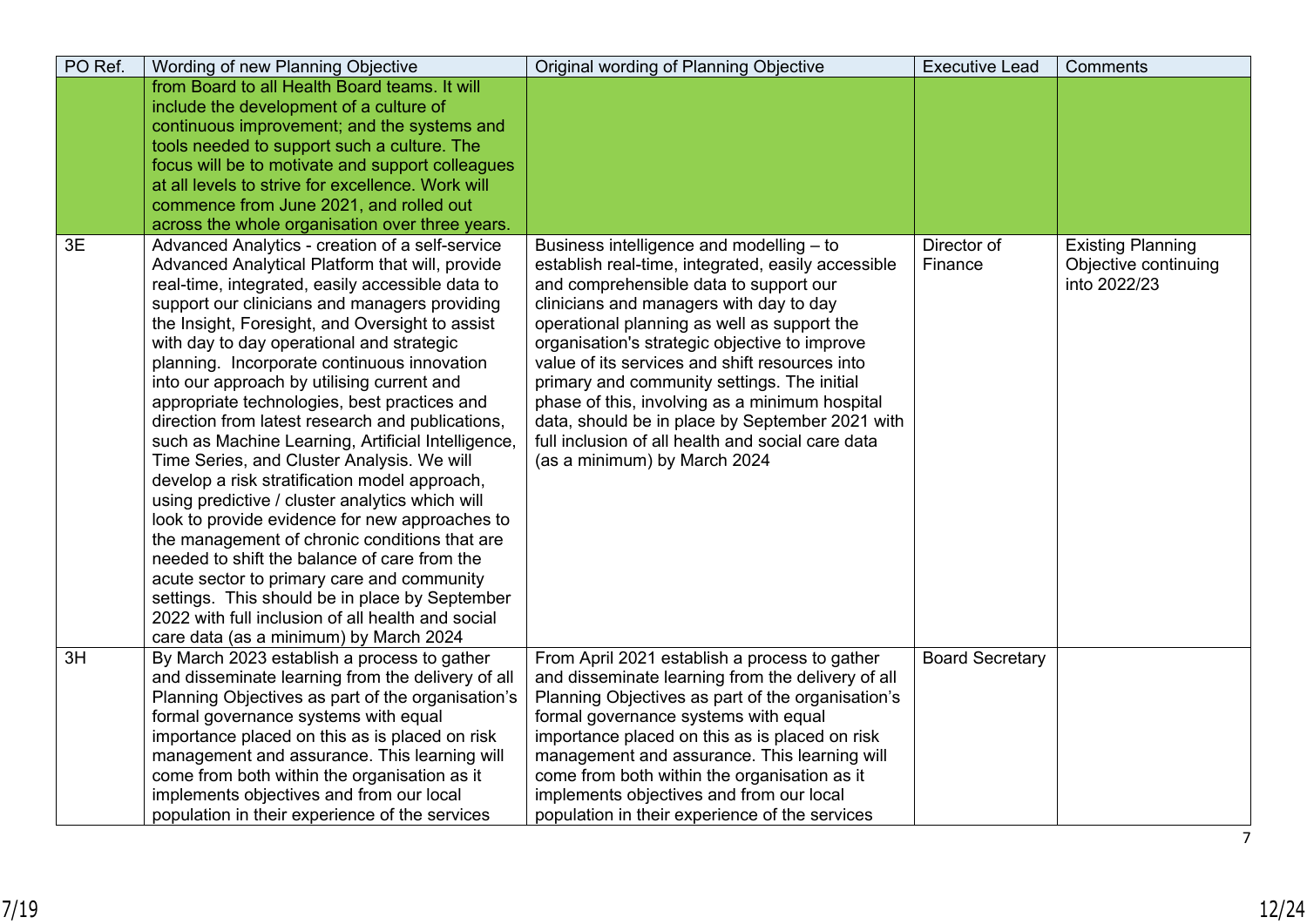| PO Ref. | Wording of new Planning Objective                | Original wording of Planning Objective           | <b>Executive Lead</b>   | Comments |
|---------|--------------------------------------------------|--------------------------------------------------|-------------------------|----------|
|         | delivered as a result of the objective being     | delivered as a result of the objective being     |                         |          |
|         | achieved                                         | achieved                                         |                         |          |
| 3G      | Implement the Research and Innovation            | Develop and implement a 3 year strategic plan    | <b>Medical Director</b> |          |
|         | Strategic Plan (2021-24) to increase research,   | to increase research, development, and           |                         |          |
|         | development, and innovation activity, and the    | innovation activity, and number of research      |                         |          |
|         | number of research investigators sufficient to   | investigators sufficient as a minimum to deliver |                         |          |
|         | deliver the Health Board, Welsh Government       | the Welsh Government and Health and Care         |                         |          |
|         | and HCRW expectations and improvement            | Research Wales expectations and improvement      |                         |          |
|         | targets (see specific requirement 3.G.i). The    | targets (see specific requirement 3.G.i). The    |                         |          |
|         | plan will be implemented in partnership with     | plan will be developed in partnership with       |                         |          |
|         | universities, life science companies, and public | universities, life science companies, and public |                         |          |
|         | service partners, so as to maximise the          | service partners so as to maximise the           |                         |          |
|         | development of new research, technologies and    | development of new technologies and services     |                         |          |
|         | services that improve patient care and health    | that improve patient care and health outcomes.   |                         |          |
|         | outcomes. The portfolio will target an           | While making further progress in established     |                         |          |
|         | expansion of activity into new areas of          | areas including respiratory, oncology, and       |                         |          |
|         | organisational, clinical and academic strength,  | diabetes studies, the portfolio will target and  |                         |          |
|         | including ophthalmology, orthopaedics, women     | expand into areas of organisational clinical and |                         |          |
|         | and children's health, sexual and primary care.  | academic strength, including ophthalmology,      |                         |          |
|         | A function spanning clinical engineering,        | orthopaedics, anaesthetics, and mental health.   |                         |          |
|         | research and innovation (TriTech) will also      | A function spanning clinical engineering,        |                         |          |
|         | target a threefold increase in technology trials | research and innovation will also target a       |                         |          |
|         |                                                  | threefold increase in technology trials          |                         |          |

| PO Ref.        | Wording of Planning Objective                                              | Executive Lead            | Comments |
|----------------|----------------------------------------------------------------------------|---------------------------|----------|
| 3 <sup>l</sup> | To implement contract reform in line with national guidance and timescales | Director of Primary Care, |          |
|                |                                                                            | Community and Long        |          |
|                |                                                                            | Term Care                 |          |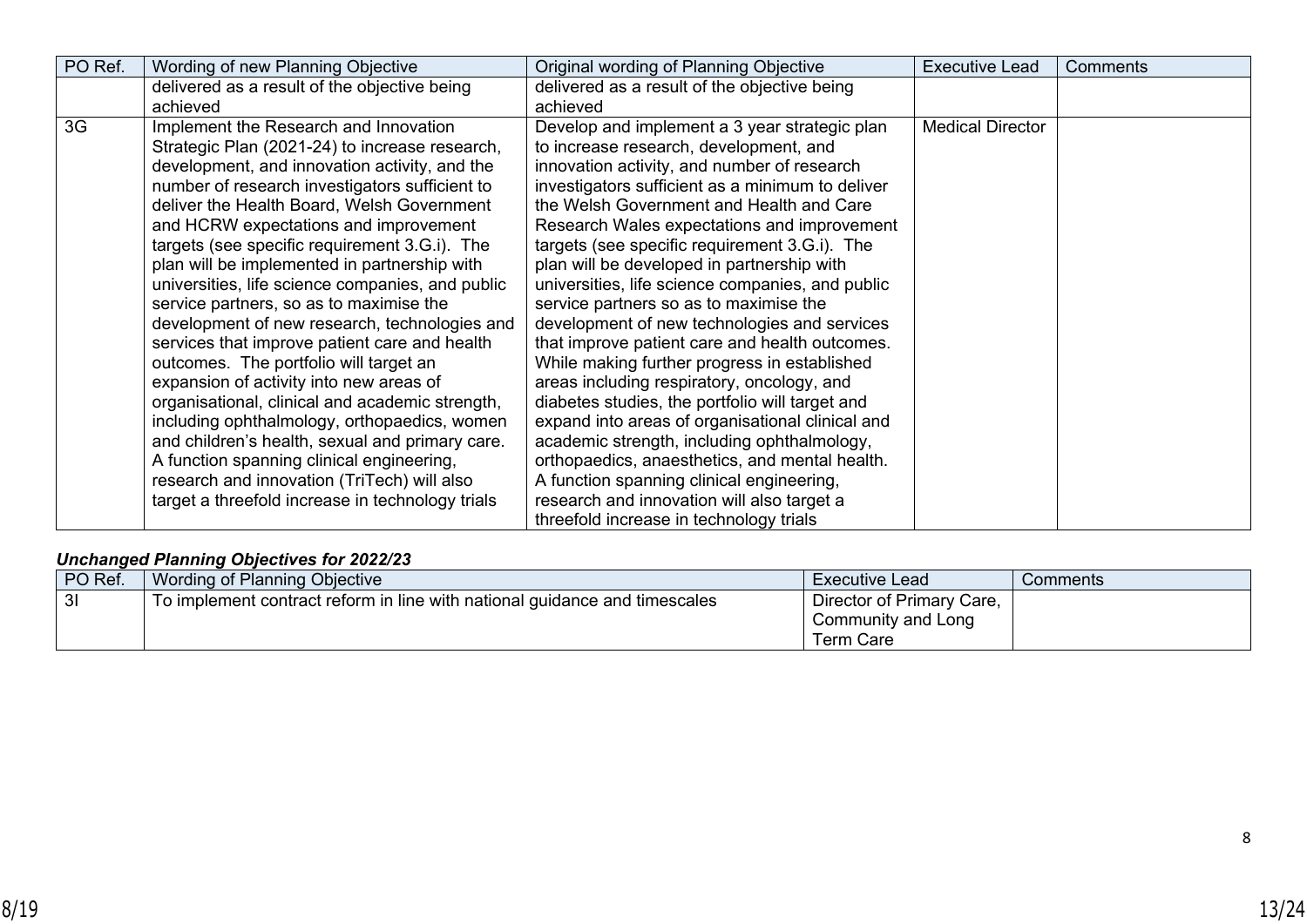| Wording of new Planning Objective                                                                                                                                         | <b>Executive Lead</b>        | Comments                  |
|---------------------------------------------------------------------------------------------------------------------------------------------------------------------------|------------------------------|---------------------------|
| Following implementation of the local plan to deliver "Healthy Weight: Healthy Wales" measure and report                                                                  | <b>Director of Public</b>    | <b>Follow-on Planning</b> |
| the impact and develop a 3 year plan by March 2023 to promote system leadership and working across                                                                        | <b>Health</b>                | Objective to 4G           |
| areas locally for delivery of Level 2 and Level 1 services.                                                                                                               |                              |                           |
| Following implementation of a comprehensive social prescribing model in line with regionally agreed                                                                       | Director of Primary          | Follow-on Planning        |
| Standards and Principles for Social Prescribing and Connected Communities across the Region. Measure                                                                      | Care, Community and          | Objective                 |
| and report the impact and develop a plan by March 2023 to increase capacity and impact which will be                                                                      | Long Term Care               |                           |
| aligned to the new national framework.                                                                                                                                    |                              |                           |
| By March 2023 develop a Health Board plan to drive forward improved outcomes for Veterans and members                                                                     | Director of Public           | Follow-on Planning        |
| of the Armed Forces community, in line with the Armed Forces Covenant and report on progress annually.                                                                    | Health                       | Objective to 4I           |
| By March 2023 establish a regional oversight group, in partnership with PSBs and the RPB, to develop and                                                                  | Director of Public           |                           |
| promote a broad range of actions that will promote the social and green solutions for health and well-being                                                               | Health                       |                           |
| and contribute to addressing the climate change emergency through green health and sustainability                                                                         |                              |                           |
| projects.                                                                                                                                                                 | <b>Director of Public</b>    |                           |
| By March 2024 develop and implement the strategy to improve population health so that everyone within<br>HDdUHB region can expect to live more of life in good health by: | <b>Health</b>                |                           |
| 1) Having clear action plans for addressing the biggest preventable risk factors for ill health and                                                                       |                              |                           |
| premature death including tobacco, obesity and harmful use of drugs and alcohol and                                                                                       |                              |                           |
| 2) by addressing health disparities to break the link between background and prospects for a healthy                                                                      |                              |                           |
| life through strong partnership working                                                                                                                                   |                              |                           |
| By March 2023, implement and embed our approach to continuous engagement through:                                                                                         | Director of Strategic        | Follow-on Planning        |
| Providing training on continuous engagement and our duties to engage / consult around service changes                                                                     | Developments and             | Objective to 2C           |
| in keeping with The Consultation Institute's advice                                                                                                                       | <b>Operational Planning</b>  |                           |
| Implementing structures and mechanisms to support continuous engagement, aligned to the regional<br>$\bullet$                                                             |                              |                           |
| framework for continuous engagement                                                                                                                                       |                              |                           |
| Introducing a Continuous Engagement Toolkit, including guidance and templates to support wider teams<br>$\bullet$                                                         |                              |                           |
| and to promote good practice                                                                                                                                              |                              |                           |
| To evaluate the impact and benefits of the three WG supported Transformation Funds on our systems in                                                                      | Director of Primary          | Follow-on Planning        |
| order to help in the development of proposals to support the new funding streams that will become available                                                               | Care, Community and          | Objective to 4C           |
| from April 2022                                                                                                                                                           | Long Term Care               |                           |
| By December 2022 develop a Recovery & Rehabilitation strategy to provide a comprehensive individualised                                                                   | <b>Director of Therapies</b> | <b>Follow-on Planning</b> |
| person centred framework to support the needs of the 4 identified populations included in "Rehabilitation: a                                                              | and Health Science           | Objective to 4P           |
| framework for continuity and recovery", including those with COVID-19                                                                                                     |                              |                           |

9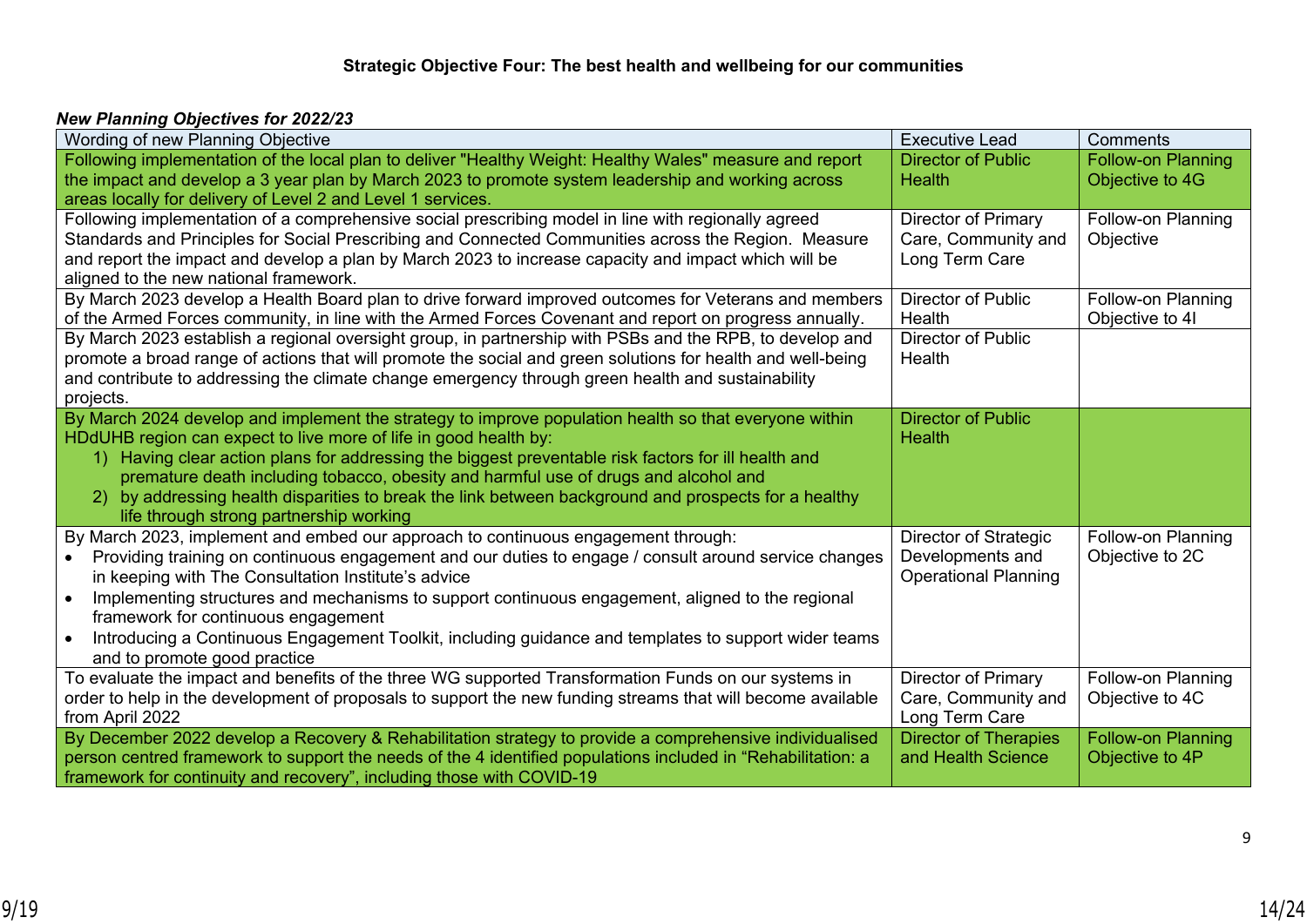| 4J<br>Work in partnership with the Public Service<br>Publish a comprehensive population needs<br>Director of Public<br>Boards (PSBs) and Regional Partnership<br>assessment covering both the health and<br>Health<br>Boards to ensure the publication of the statutory<br>wellbeing needs of the local population. This<br>begin in 2022/23<br>Well-being and Population Assessments by<br>will need to be done in full partnership with<br>June 2022, and the completion of PSB Well-<br>Public Service Boards (PSBs) and the<br>being Plans and an Area Plan by June 2023.<br>Regional Partnership Board (RPB). By April<br>2023 publish a revised Area Health and<br>Wellbeing plan based on these assessments.<br>Implement the 1st year of these plans by<br>March 2024<br>4A<br>By March 2024 develop a Health Board plan to<br>Develop and implement plans to deliver, on a<br>Director of Public<br>Previously deferred<br>drive forward improved outcomes for Homeless<br>sustainable basis, NHS Delivery Framework<br>Health<br>and Vulnerable Groups including: homeless<br>targets related public health within the next 3<br>begin in 2022/23<br>people, refugees and asylum seekers, and for<br>years<br>people with sensory loss in line with NHS<br>Delivery Framework targets and report progress<br>annually.<br>Review and refresh the Health Board's<br>4H<br>Review and refresh the Health Board's<br>Director of Public<br>emergency planning and civil contingencies /<br>emergency planning and civil contingencies /<br>Health<br>public protection strategies and present to<br>public protection strategies and present to<br>begin in 2022/23<br>Board by December 2022. This should include<br>Board by December 2021. This should include<br>learning from the COVID 19 pandemic. The<br>learning from the COVID 19 pandemic. The<br>specific requirement set out in 4.H.i will be<br>specific requirement set out in 4.H.i will be<br>addressed as part of this<br>addressed as part of this<br>By March 2023 create a sustainable and robust<br>In relation to the Llwynhendy TB outbreak<br>4M<br>Director of Public<br>health protection service, including a<br>complete all outstanding screening and<br>Health<br>establish sufficient service capacity to provide<br>begin in 2022/23<br>sustainable TB services model for Hywel Dda<br>UHB.<br>appropriate treatment to all patients identified<br>as requiring it by March 2021<br><b>40</b><br>Develop and implement a food health literacy<br>Director of<br>In 2022/23 begin to develop a food and health<br>literacy pilot for year 5 children.<br>programme for Year 5 children with a pilot<br>Therapies and<br>taking place in 2021/22, with scaling to all 3<br><b>Health Science</b><br>begin in 2022/23<br>counties of Hywel Dda within the next 3 years. | PO Ref. | Wording of new Planning Objective | Original wording of Planning Objective    | <b>Executive Lead</b> | Comments                                                         |
|--------------------------------------------------------------------------------------------------------------------------------------------------------------------------------------------------------------------------------------------------------------------------------------------------------------------------------------------------------------------------------------------------------------------------------------------------------------------------------------------------------------------------------------------------------------------------------------------------------------------------------------------------------------------------------------------------------------------------------------------------------------------------------------------------------------------------------------------------------------------------------------------------------------------------------------------------------------------------------------------------------------------------------------------------------------------------------------------------------------------------------------------------------------------------------------------------------------------------------------------------------------------------------------------------------------------------------------------------------------------------------------------------------------------------------------------------------------------------------------------------------------------------------------------------------------------------------------------------------------------------------------------------------------------------------------------------------------------------------------------------------------------------------------------------------------------------------------------------------------------------------------------------------------------------------------------------------------------------------------------------------------------------------------------------------------------------------------------------------------------------------------------------------------------------------------------------------------------------------------------------------------------------------------------------------------------------------------------------------------------------------------------------------------------------------------------------------------------------------------------------------------------------------------------------------------------------------------------------------------------------------------------------------------------------------------------------------------------------------------------------------------------------------------------------------------------------------------------------------------|---------|-----------------------------------|-------------------------------------------|-----------------------|------------------------------------------------------------------|
|                                                                                                                                                                                                                                                                                                                                                                                                                                                                                                                                                                                                                                                                                                                                                                                                                                                                                                                                                                                                                                                                                                                                                                                                                                                                                                                                                                                                                                                                                                                                                                                                                                                                                                                                                                                                                                                                                                                                                                                                                                                                                                                                                                                                                                                                                                                                                                                                                                                                                                                                                                                                                                                                                                                                                                                                                                                              |         |                                   |                                           |                       | Previously deferred<br>Planning Objective to                     |
|                                                                                                                                                                                                                                                                                                                                                                                                                                                                                                                                                                                                                                                                                                                                                                                                                                                                                                                                                                                                                                                                                                                                                                                                                                                                                                                                                                                                                                                                                                                                                                                                                                                                                                                                                                                                                                                                                                                                                                                                                                                                                                                                                                                                                                                                                                                                                                                                                                                                                                                                                                                                                                                                                                                                                                                                                                                              |         |                                   |                                           |                       | Planning Objective to                                            |
|                                                                                                                                                                                                                                                                                                                                                                                                                                                                                                                                                                                                                                                                                                                                                                                                                                                                                                                                                                                                                                                                                                                                                                                                                                                                                                                                                                                                                                                                                                                                                                                                                                                                                                                                                                                                                                                                                                                                                                                                                                                                                                                                                                                                                                                                                                                                                                                                                                                                                                                                                                                                                                                                                                                                                                                                                                                              |         |                                   |                                           |                       | Previously deferred<br>Planning Objective to                     |
|                                                                                                                                                                                                                                                                                                                                                                                                                                                                                                                                                                                                                                                                                                                                                                                                                                                                                                                                                                                                                                                                                                                                                                                                                                                                                                                                                                                                                                                                                                                                                                                                                                                                                                                                                                                                                                                                                                                                                                                                                                                                                                                                                                                                                                                                                                                                                                                                                                                                                                                                                                                                                                                                                                                                                                                                                                                              |         |                                   |                                           |                       | Previously deferred<br>Planning Objective to                     |
|                                                                                                                                                                                                                                                                                                                                                                                                                                                                                                                                                                                                                                                                                                                                                                                                                                                                                                                                                                                                                                                                                                                                                                                                                                                                                                                                                                                                                                                                                                                                                                                                                                                                                                                                                                                                                                                                                                                                                                                                                                                                                                                                                                                                                                                                                                                                                                                                                                                                                                                                                                                                                                                                                                                                                                                                                                                              |         |                                   | The longer term goal will be to make this |                       | <b>Previously deferred</b><br><b>Planning Objective to</b><br>10 |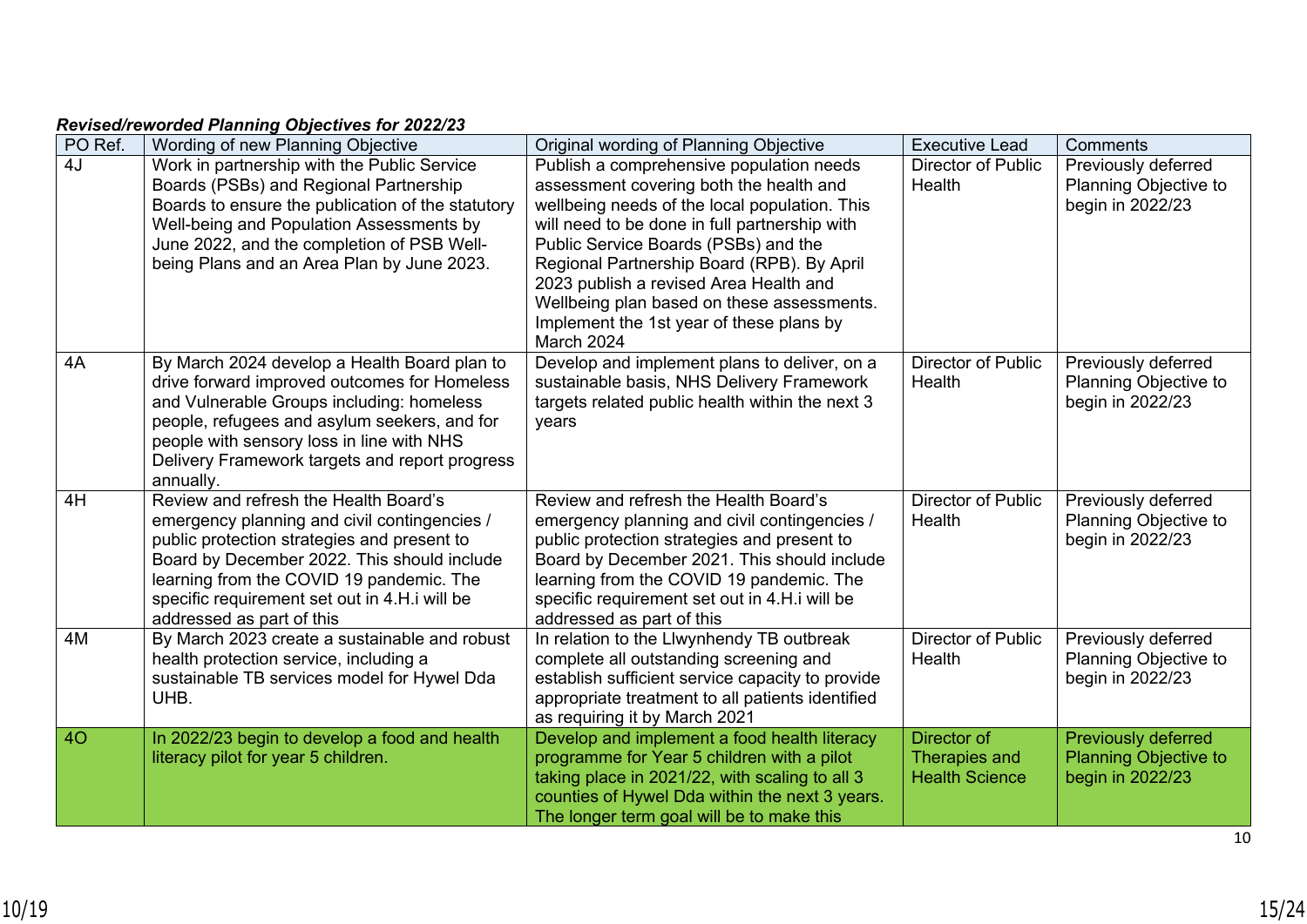| PO Ref. | A Wording of new Planning Objective | Original wording of Planning Objective          | <b>Executive Lead</b> | Comments |
|---------|-------------------------------------|-------------------------------------------------|-----------------------|----------|
|         |                                     | routine for all children in the area within the |                       |          |
|         |                                     | next 10 years                                   |                       |          |

| PO Ref. | <b>Wording of Planning Objective</b>                                                              | <b>Executive Lead</b>   | <b>Comments</b>                     |
|---------|---------------------------------------------------------------------------------------------------|-------------------------|-------------------------------------|
| 4K      | By March 2023, arrange a facilitated discussion at Board which is aimed at agreeing our           | Director of             | Previously deferred Planning        |
|         | approach to reducing Health Inequalities. This must include an analysis of current health         | <b>Public Health</b>    | Objective to begin in               |
|         | inequalities, trends and causes, potential options to address the inequalities (e.g. Allocate     |                         | 2022/23                             |
|         | disproportionate resource to the most disadvantaged or by "Proportionate Universalism") and       |                         |                                     |
|         | identify tools and interventions aimed at addressing the causes. Develop specific planning        |                         |                                     |
|         | objectives by September 2023 in preparation for implementation in 2024/5.                         |                         |                                     |
| 4B      | By March 2024 Develop and implement plans to deliver, on a sustainable basis, locally             | Director of             | <b>Previously deferred Planning</b> |
|         | prioritised performance targets related to public health within the next 3 years                  | <b>Public Health</b>    | Objective to begin in               |
|         |                                                                                                   |                         | 2022/23                             |
| 4D      | By March 2024 Develop and implement plans to deliver, on a sustainable basis, national            | Director of             | <b>Previously deferred Planning</b> |
|         | performance targets related to bowel, breast and cervical screening within the next 3 years       | <b>Public Health</b>    | Objective to begin in               |
|         |                                                                                                   |                         | 2022/23                             |
| 4N      | Create and implement a process in partnership with local authorities, PSBs and other              | <b>Medical Director</b> |                                     |
|         | stakeholders that engages and involves representatives of every aspect of the food system.        |                         |                                     |
|         | This will include growers, producers, distributors, sellers, those involved in preparation and    |                         |                                     |
|         | the provision of advice to individuals & organisations and thought leaders in this field. The aim |                         |                                     |
|         | is to identify opportunities to optimise the food system as a key determinant of wellbeing. The   |                         |                                     |
|         | opportunities identified will then need to be developed into proposed planning objectives for     |                         |                                     |
|         | the Board and local partners for implementation from April 2023 at the latest                     |                         |                                     |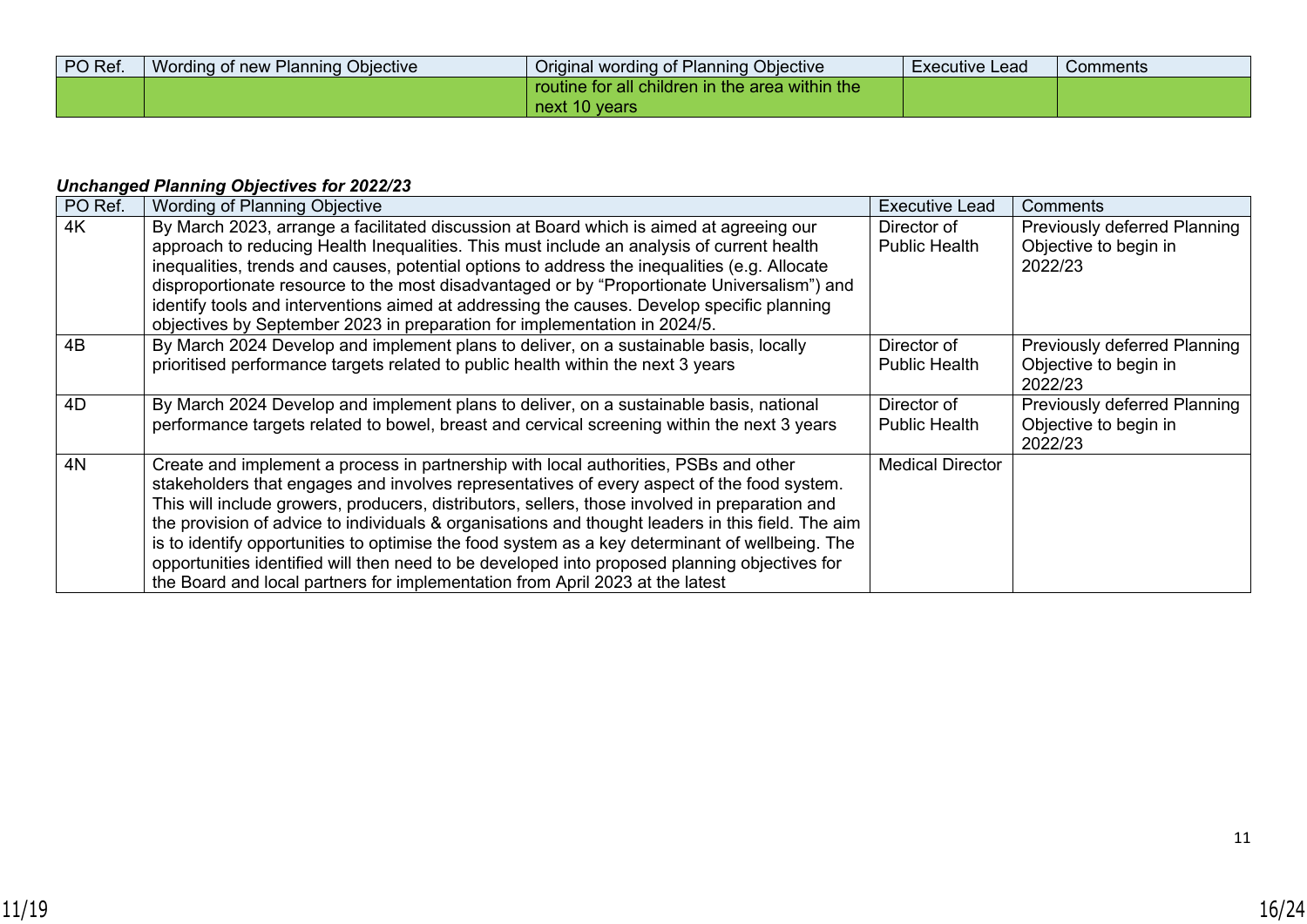| Wording of new Planning Objective                                                                                | <b>Executive Lead</b>      | Comments           |
|------------------------------------------------------------------------------------------------------------------|----------------------------|--------------------|
| By July 2022 a Health Board wide Palliative Care Triumvirate will be established with a pooled budget to         | <b>Director of Primary</b> |                    |
| lead on the implementation of the approved Palliative Care and End of Life Care Strategy. This will deliver      | Care, Community and        |                    |
| on five key outcomes; a regional commissioning framework for third sector delivered services, an evidenced       | Long Term Care             |                    |
| workforce model based on capacity and demand plan with equitable training opportunities, a service model         |                            |                    |
| based on best practice from the Swan/Cygnet model, an outcomes and delivery dashboard in line with new           |                            |                    |
| national requirements, and implementation of the estates benchmarking review. By March 2023 the                  |                            |                    |
| Triumvirate, in partnership and collaboration with the service, will clearly identify the priority gaps for next |                            |                    |
| wave of strategy implementation.                                                                                 |                            |                    |
| By March 2023, develop and implement Integrated Locality Planning groups, bringing together Clusters,            | Director of Primary        | Follow-on Planning |
| Health, Social and Third Sector partners with a team of aligned Business Partners. Establish a clear and         | Care, Community and        | Objective to 5H    |
| agreed set of shared ambitions and outcomes for the population aligned with national and regional priorities     | Long Term Care             |                    |
| across the Whole System triangle model articulated in a co-owned Integrated Locality Plan. The Integrated        |                            |                    |
| Locality Planning Groups will agree a collective shared budget to support delivery of the Plans, including       |                            |                    |
| commissioning of services, and will demonstrate delivery of the following priorities. The Integrated Locality    |                            |                    |
| Planning groups will operate within a revised framework of governance which will be developed in                 |                            |                    |
| conjunction with the national Accelerated Cluster Programme:                                                     |                            |                    |
| Connected kind communities including implementation of the social prescribing model                              |                            |                    |
| Proactive and co-ordinated risk stratification, care planning and integrated community team delivery             |                            |                    |
| Single point of contact to co-ordinate and rapidly respond to urgent and intermediate care needs to              |                            |                    |
| increase time spent at home                                                                                      |                            |                    |
| Enhanced use of technology to support self and proactive care<br>$\bullet$                                       |                            |                    |
| Increased specialist and ambulatory care through community clinics                                               |                            |                    |
| By March 2023 to establish digital inclusion work programme which will intend to lead, connect and support a     | <b>Director of Finance</b> |                    |
| coordinated approach to various digital inclusion work across the Health Board and its wider partners. The       |                            |                    |
| programme will recognise the continuously changing role digital technology plays in the lives of individuals     |                            |                    |
| and society as a whole, the vision leaves open what it means to be digitally included in the future.             |                            |                    |
| Sign the Digital Inclusion Charter                                                                               |                            |                    |
| Develop a Digital Inclusion Programme                                                                            |                            |                    |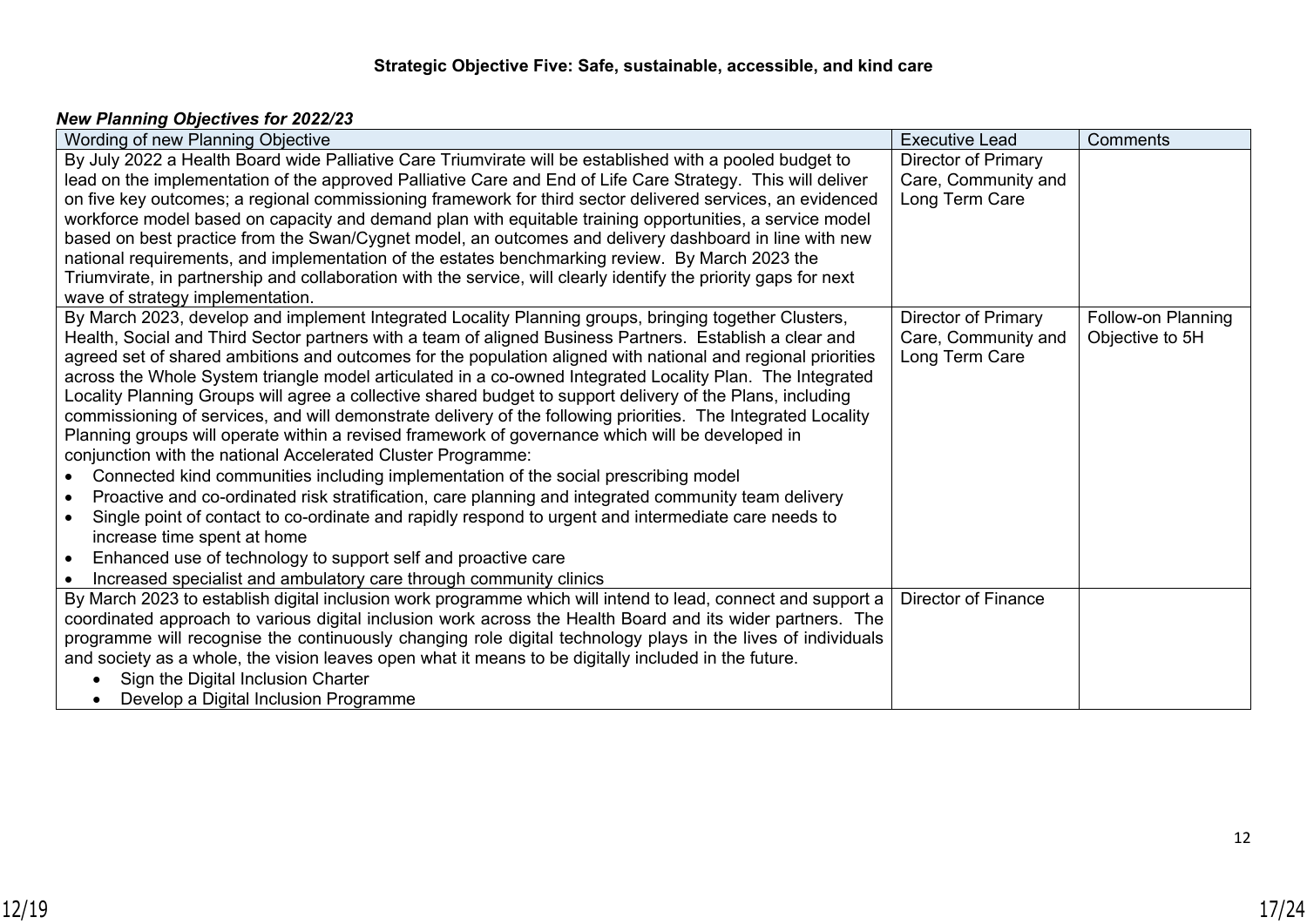| PO Ref. | Wording of new Planning Objective                                                                                                                                                                                                                                                                                                                                                                                                                                                                                                                                                                                                                                                                                                                                                                                                                                                                                                                                                                                                                                                                        | Original wording of Planning Objective                                                                                                                                                                                                                                                                                                                                                                                                                                                                                                                                                                                                                                                                                                                                                                                                                                                                                                                                                                                                                                                                  | <b>Executive Lead</b>                                                  | Comments                                                            |
|---------|----------------------------------------------------------------------------------------------------------------------------------------------------------------------------------------------------------------------------------------------------------------------------------------------------------------------------------------------------------------------------------------------------------------------------------------------------------------------------------------------------------------------------------------------------------------------------------------------------------------------------------------------------------------------------------------------------------------------------------------------------------------------------------------------------------------------------------------------------------------------------------------------------------------------------------------------------------------------------------------------------------------------------------------------------------------------------------------------------------|---------------------------------------------------------------------------------------------------------------------------------------------------------------------------------------------------------------------------------------------------------------------------------------------------------------------------------------------------------------------------------------------------------------------------------------------------------------------------------------------------------------------------------------------------------------------------------------------------------------------------------------------------------------------------------------------------------------------------------------------------------------------------------------------------------------------------------------------------------------------------------------------------------------------------------------------------------------------------------------------------------------------------------------------------------------------------------------------------------|------------------------------------------------------------------------|---------------------------------------------------------------------|
| 5M      | By March 2025 implement the existing national<br>requirements in relation to clinical and other all-<br>Wales IT systems within expected national<br>timescales. Develop a plan to progress to Level<br>5 of the 7 Levels of the Healthcare Information<br>and Management Systems Society (HIMSS)<br>maturity matrix.                                                                                                                                                                                                                                                                                                                                                                                                                                                                                                                                                                                                                                                                                                                                                                                    | Implement the existing national requirements in<br>relation to clinical and other all-Wales IT<br>systems within expected national timescales.<br>Develop a plan and implement the full role out<br>of the electronic patient record within 3 years.<br>This should be real time, easily accessible,<br>comprehensible, relevant, secure and<br>integrated                                                                                                                                                                                                                                                                                                                                                                                                                                                                                                                                                                                                                                                                                                                                              | Director of<br>Finance                                                 | <b>Existing Planning</b><br>Objective continuing<br>into 2022/23    |
| 5C      | 5C Produce and agree final business cases in<br>line with the vision and design assumptions set<br>out in 'A Healthier Mid and West Wales' for:<br>the repurposing or new build of GGH and<br>$\bullet$<br><b>WGH</b><br>implementation of a new urgent and<br>$\bullet$<br>planned care hospital (with architectural<br>separation between them) within the zone of<br>Narberth and St Clears<br>Work with partners to develop and address<br>access, travel, transport and the necessary<br>infrastructure to support the service<br>configuration taking into account the learning<br>from the COVID pandemic (See specific<br>requirements 5ci, 5cii)<br>Develop plans for all other infrastructure<br>requirements in support of the health and care<br>strategy.<br>5c i - ensure the new hospital uses digital<br>opportunities to support its aims to minimise the<br>need for travel, maximise the quality and safety<br>of care and deliver the shortest, clinically<br>appropriate lengths of stay.<br>5cii - Implement the requirements of 'My<br>charter' to involve people with a learning | 5C Produce a final business case by March<br>2024 for the implementation of a new hospital in<br>the south of the Hywel Dda area for the<br>provision of urgent and planned care (with<br>architectural separation between them). This<br>will be on a site between Narberth and St<br>Clears. Using the experience and change<br>brought about by the COVID pandemic, the<br>plan should be focussed on minimising the<br>need for patients and staff to attend and, for<br>those who require overnight care, the shortest<br>clinically appropriate length of stay (see specific<br>requirements 5.c.i.)<br>5D Produce and agree the final business case<br>by March 2024 for the repurposing of the GGH<br>and WGH sites in line with the strategy<br>published in November 2018 (see specific<br>requirements 5.d.i)<br>5E With relevant partners, develop a plan by<br>2024 to address access, travel, transport and<br>the necessary infrastructure to support the new<br>hospital configuration taking into account the<br>learning from the COVID pandemic (see<br>specific requirements 5.e.i) | Director of<br>Strategic<br>Development and<br>Operational<br>Planning | Merging of previous<br><b>Planning Objectives</b><br>5C, 5D, and 5E |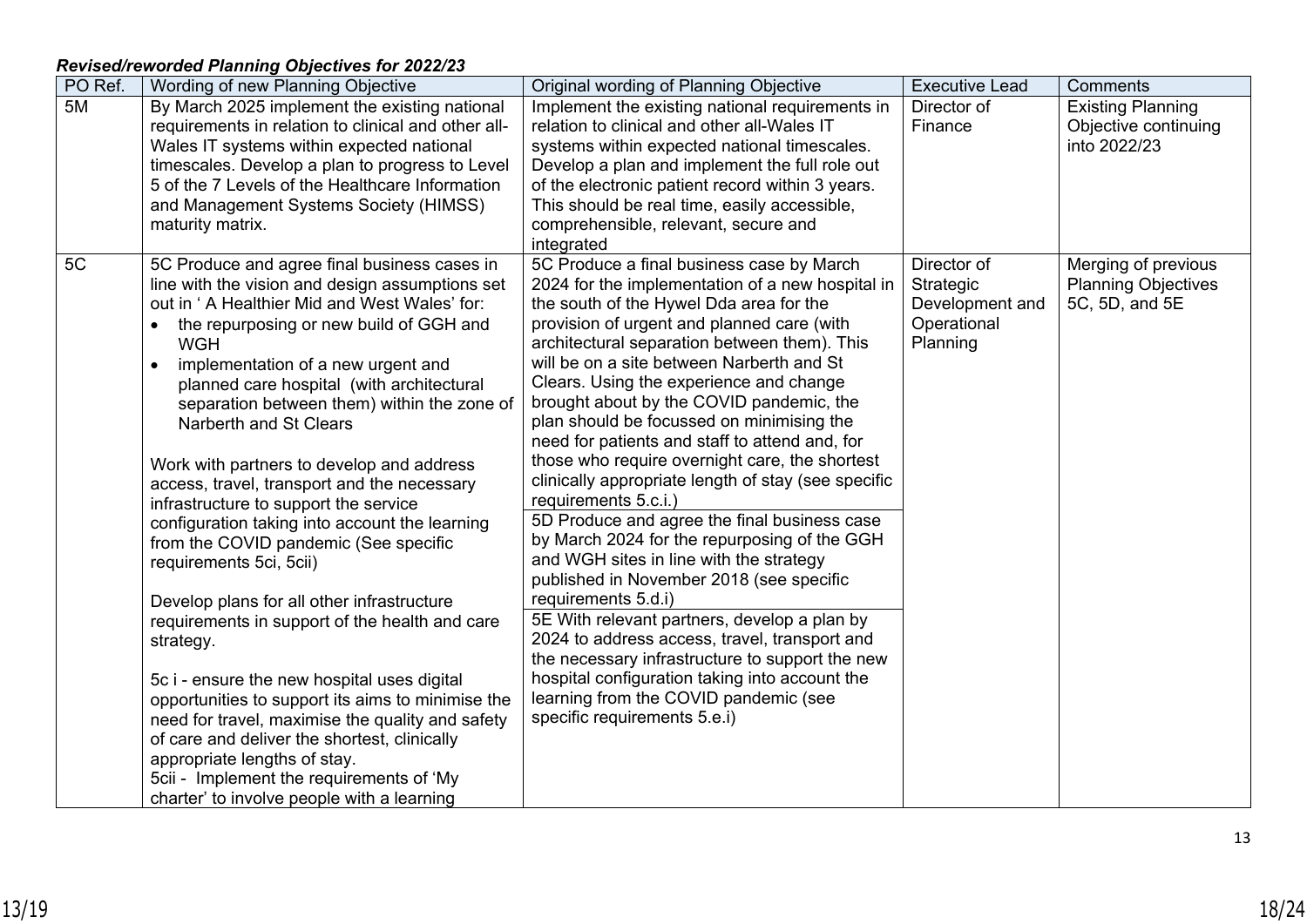| PO Ref. | Wording of new Planning Objective                 | Original wording of Planning Objective | Executive Lead | Comments |
|---------|---------------------------------------------------|----------------------------------------|----------------|----------|
|         | $\pm$ disability in our future service design and |                                        |                |          |
|         | delivery                                          |                                        |                |          |

| PO Ref.        | <b>Wording of Planning Objective</b>                                                            | <b>Executive Lead</b>   | Comments |
|----------------|-------------------------------------------------------------------------------------------------|-------------------------|----------|
| 5A             | Develop and implement plans to deliver, on a sustainable basis, NHS Delivery Framework          | Director of             |          |
|                | targets related to Quality & Safety, Primary care, Secondary care and MH services within the    | Nursing, Quality        |          |
|                | next 3 years (see specific requirements 5.a.i). These plans must be consistent with the Health  | and Patient             |          |
|                | Board's Strategy - "A Healthier Mid and West Wales"                                             | Experience              |          |
| 5B             | Develop and implement plans to deliver, on a sustainable basis, locally prioritised             | Director of             |          |
|                | performance targets related to Quality & Safety, Primary care, Secondary care and MH            | Nursing, Quality        |          |
|                | services within the next 3 years (see specific requirements 5.b.i). These plans must be         | and Patient             |          |
|                | consistent with the Health Board's Strategy - "A Healthier Mid and West Wales"                  | Experience              |          |
| 5J             | Develop and implement a comprehensive and sustainable 24/7 community and primary care           | Director of             |          |
|                | unscheduled care service model                                                                  | Primary Care,           |          |
|                |                                                                                                 | Community and           |          |
|                |                                                                                                 | Long Term Care          |          |
| 5K             | Establish a new process that involves all clinical service areas and individual clinical        | <b>Medical Director</b> |          |
|                | professionals, whereby we assess ourselves against local and national clinical effectiveness    |                         |          |
|                | standards/NHS Delivery Framework requirements and fully contribute to all agreed national       |                         |          |
|                | and local audits (including mortality audits). All areas and clinicians will need to be able to |                         |          |
|                | demonstrate their findings have been used to learn and improve and the process needs to be      |                         |          |
|                | embedded within the Health Boards Quality and Governance process                                |                         |          |
| 5F             | Fully implement the Bronglais Hospital strategy over the coming 3 years as agreed at Board      | Director of             |          |
|                | in November 2019 taking into account the learning from the COVID pandemic                       | Operations              |          |
| 5G             | Implement the remaining elements of the Transforming MH & develop and implement a               | Director of             |          |
|                | Transforming LD strategy in line with "Improving Lives, Improving Care" over the next 3 years   | Operations              |          |
|                | and also develop and implement a plan for Transforming specialist child and adolescent          |                         |          |
|                | health services (CAMHS) and autistic spectrum disorder and ADHD.                                |                         |          |
| 5 <sub>l</sub> | Undertake a comprehensive assessment of all Health Board Children & Young People                | Director of             |          |
|                | Services to identify areas for improvement. From this, develop an implementation plan to        | Operations              |          |
|                | address the findings by March 2024 at the latest. The assessment process and                    |                         |          |
|                | implementation plan should include the voices of children and young people and have clear       |                         |          |
|                | links to the wider work being progressed by the RPB                                             |                         |          |
| 5N             | Implement all outstanding plans in relation to but not limited to National Networks and Joint   | Director of             |          |
|                | Committees. This will include commitments agreed with Swansea Bay UHB/A Regional                | Operations /            |          |
|                |                                                                                                 | Director of             |          |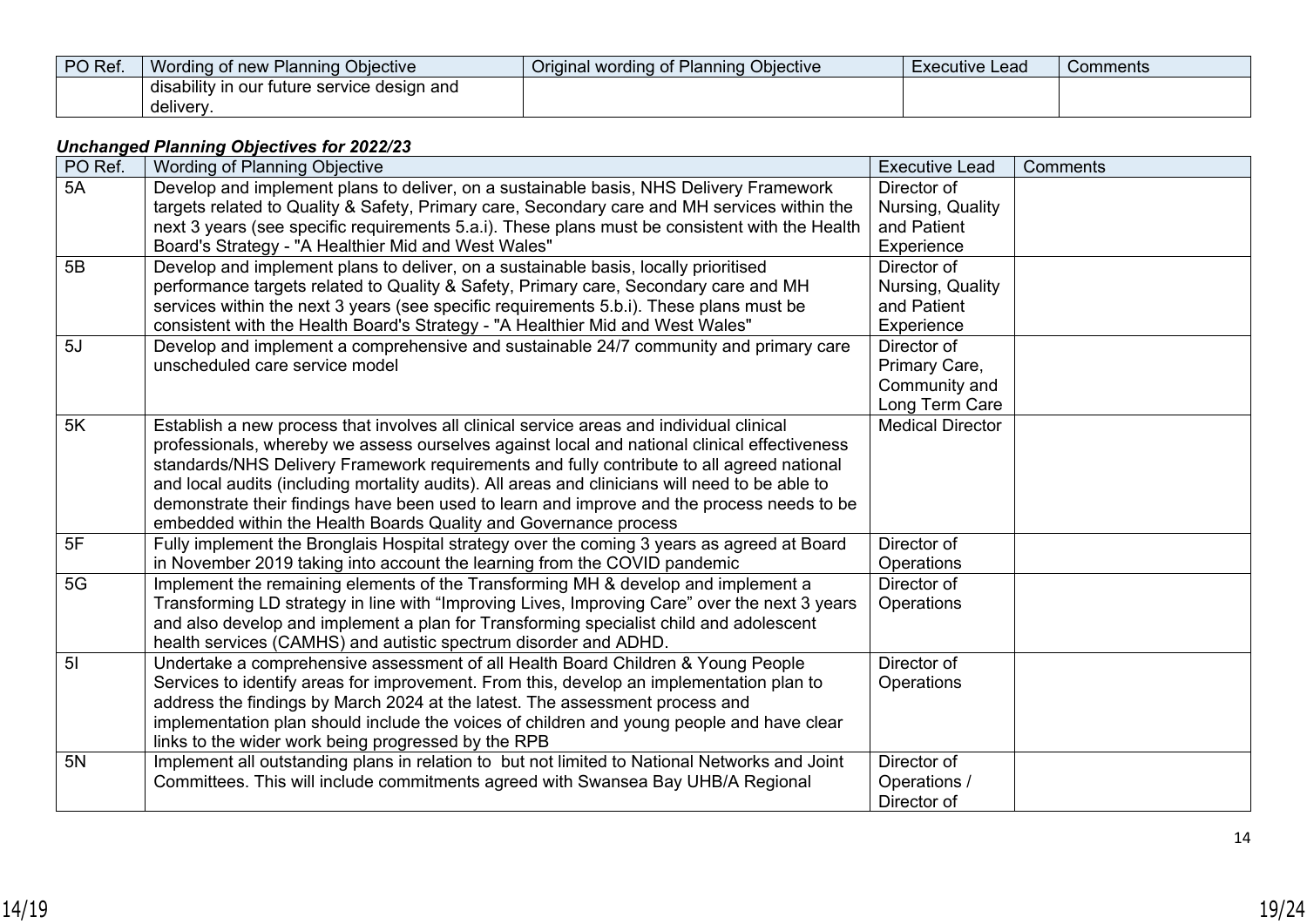| PO Ref.   | <b>Wording of Planning Objective</b>                                                           | <b>Executive Lead</b> | <b>Comments</b>               |
|-----------|------------------------------------------------------------------------------------------------|-----------------------|-------------------------------|
|           | Collaboration for Health (ARCH), Mid Wales Joint Committee, Sexual Assault Referral Centre     | Nursing, Quality      |                               |
|           | (SARC), National Collaborative, Welsh Health Specialised Services Committee                    | and Patient           |                               |
|           |                                                                                                | Experience            |                               |
|           |                                                                                                | (SARC) /              |                               |
|           |                                                                                                | Director of           |                               |
|           |                                                                                                | Therapies and         |                               |
|           |                                                                                                | <b>Health Science</b> |                               |
|           |                                                                                                | (HASU) /              |                               |
|           |                                                                                                | Director of           |                               |
|           |                                                                                                | Workforce and         |                               |
|           |                                                                                                | OD (Aber Uni          |                               |
|           |                                                                                                | and cross             |                               |
|           |                                                                                                | border                |                               |
|           |                                                                                                | workforce issue)      |                               |
|           |                                                                                                | / Medical             |                               |
|           |                                                                                                | <b>Director</b>       |                               |
|           |                                                                                                | (ARCH/WHSSC)          |                               |
|           |                                                                                                | Director of           |                               |
|           |                                                                                                | <b>Public Health</b>  |                               |
| 50        | Develop and implement a plan to address Health Board specific fragile services, which          |                       |                               |
|           | maintains and develops safe services until the new hospital system is established              |                       |                               |
| No        | Develop and deliver an implementation programme that will ensure effective operational         | Director of           | The code of practice to       |
| reference | implementation of the Liberty Protection Safeguards legislation across the health board by 1st | Operations            | support the implementation    |
| currently | April 2022.                                                                                    |                       | of the legislation has yet to |
| assigned  |                                                                                                |                       | be released by UK             |
|           |                                                                                                |                       | Government and so             |
|           |                                                                                                |                       | implementation will be after  |
|           |                                                                                                |                       | April 2022                    |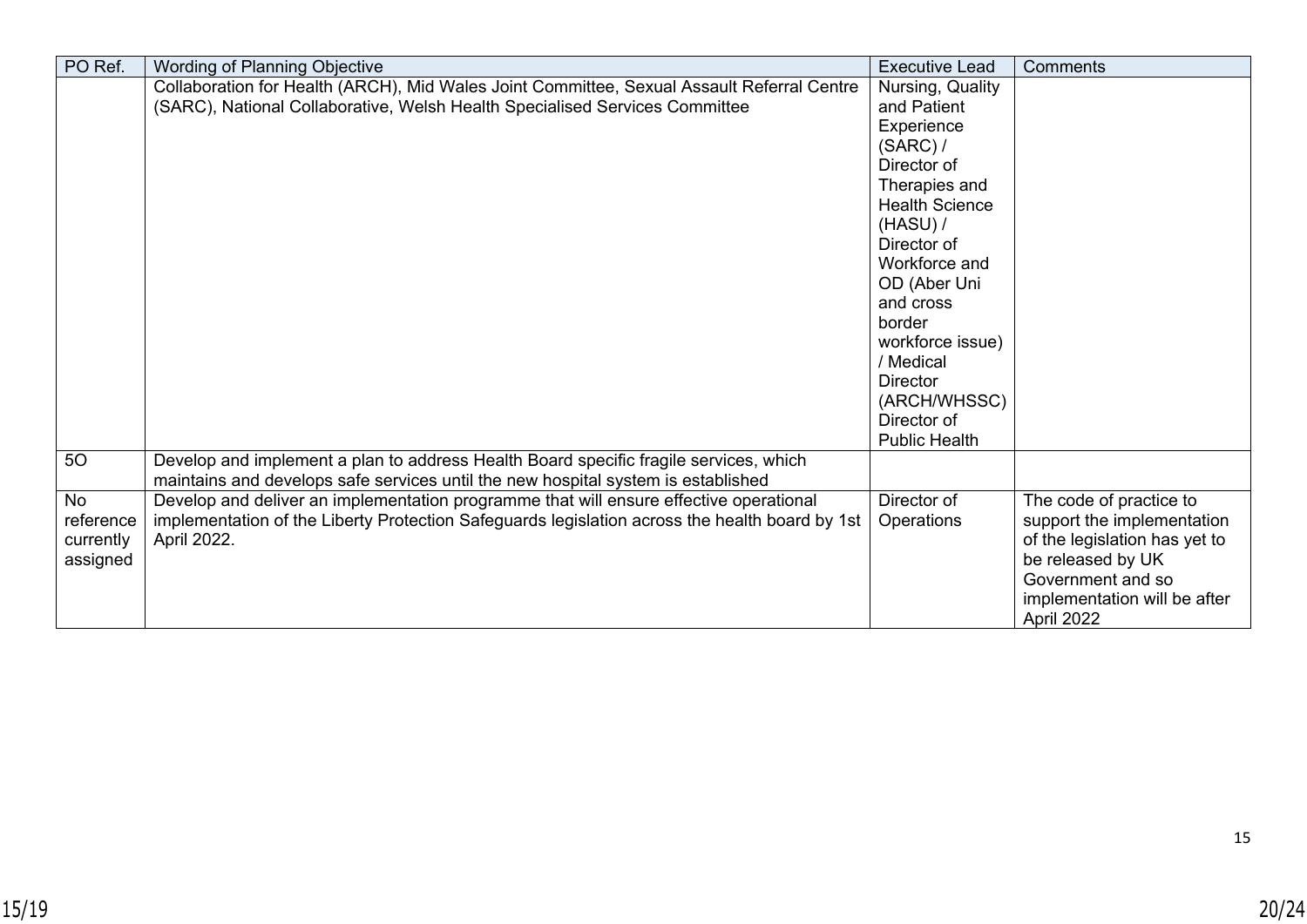| Wording of new Planning Objective                                                                                | <b>Executive Lead</b>      | Comments           |
|------------------------------------------------------------------------------------------------------------------|----------------------------|--------------------|
| Develop a robust Cyber Security Framework by March 2022 that provides a timeline and actions to                  | <b>Director of Finance</b> |                    |
| protecting Health Board information, ensuring confidentiality, integrity of assets and data and availability. To |                            |                    |
| achieve and maintain these goals, we will:                                                                       |                            |                    |
| determine the assets that are so important to the business that they need to be kept secure at all times         |                            |                    |
| (Information Assets Registers);                                                                                  |                            |                    |
| identify the threats and risks (Routine Cyber Security Penetration Testing);<br>$\bullet$                        |                            |                    |
| identify the safeguards that should be put into place to deal with these threats and risks;<br>$\bullet$         |                            |                    |
| monitor the safeguards and assets to manage security breaches (Cyber Security Framework);<br>$\bullet$           |                            |                    |
| respond to cyber security issues as they occur, and;<br>$\bullet$                                                |                            |                    |
| update and adjust safeguards in response to changes in assets, threats and risks.<br>$\bullet$                   |                            |                    |
| To develop intelligent automation, where traditional robotic process automation (RPA) technology will be         | <b>Director of Finance</b> |                    |
| combined with AI and additional capabilities such as natural language processing, to address many of the         |                            |                    |
| barriers with have as a Health Board. Introducing the concept of a "digital worker" which can automate any       |                            |                    |
| business process, interacting with line-of-business applications in the same way as a human worker, but          |                            |                    |
| more quickly, accurately and continuously by routinely entering or extracting data and then processing to be     |                            |                    |
| presented to users for secondary uses.                                                                           |                            |                    |
| Coordinate an ongoing balanced approach to how resources are used and invested and dis-invested in, to           | <b>Director of Finance</b> |                    |
| achieve workforce, clinical service and financial sustainability.                                                |                            |                    |
| Chair the Use of Resources leadership group to facilitate balanced decision making, providing a                  |                            |                    |
| summary update into the Sustainable Use of Resources committee as appropriate.                                   |                            |                    |
| Continually deliver effective executive partnering from the finance function to achieve clarity on resource      |                            |                    |
| utilisation, investment and dis-investment appraisals, including the shift of resources across services to       |                            |                    |
| achieve our strategic objectives.                                                                                |                            |                    |
| Develop and implement a single revenue investment approach pan Health Board, and instil it within pre-           |                            |                    |
| existing governance forums and procedures, ensuring summary financial appraisals are consistently and            |                            |                    |
| clearing described, including the appropriate finance business partnering sign-off.                              |                            |                    |
| Implement a monthly management information suite to drive organisational financial discipline for across         |                            |                    |
| all revenue implications, namely, Savings and Opportunities realisation, investment and dis-investment           |                            |                    |
| schedules and funding streams.                                                                                   |                            |                    |
| Implement the three objectives and associated actions contained within the VBHC plan (2021-24), including        | <b>Medical Director</b>    | Merger of Planning |
| the routine capture of PROMs within the majority of our service areas, the delivery of an education              |                            | Objectives 6D and  |
| programme, and a bespoke programme of research and innovation'                                                   |                            | 6E                 |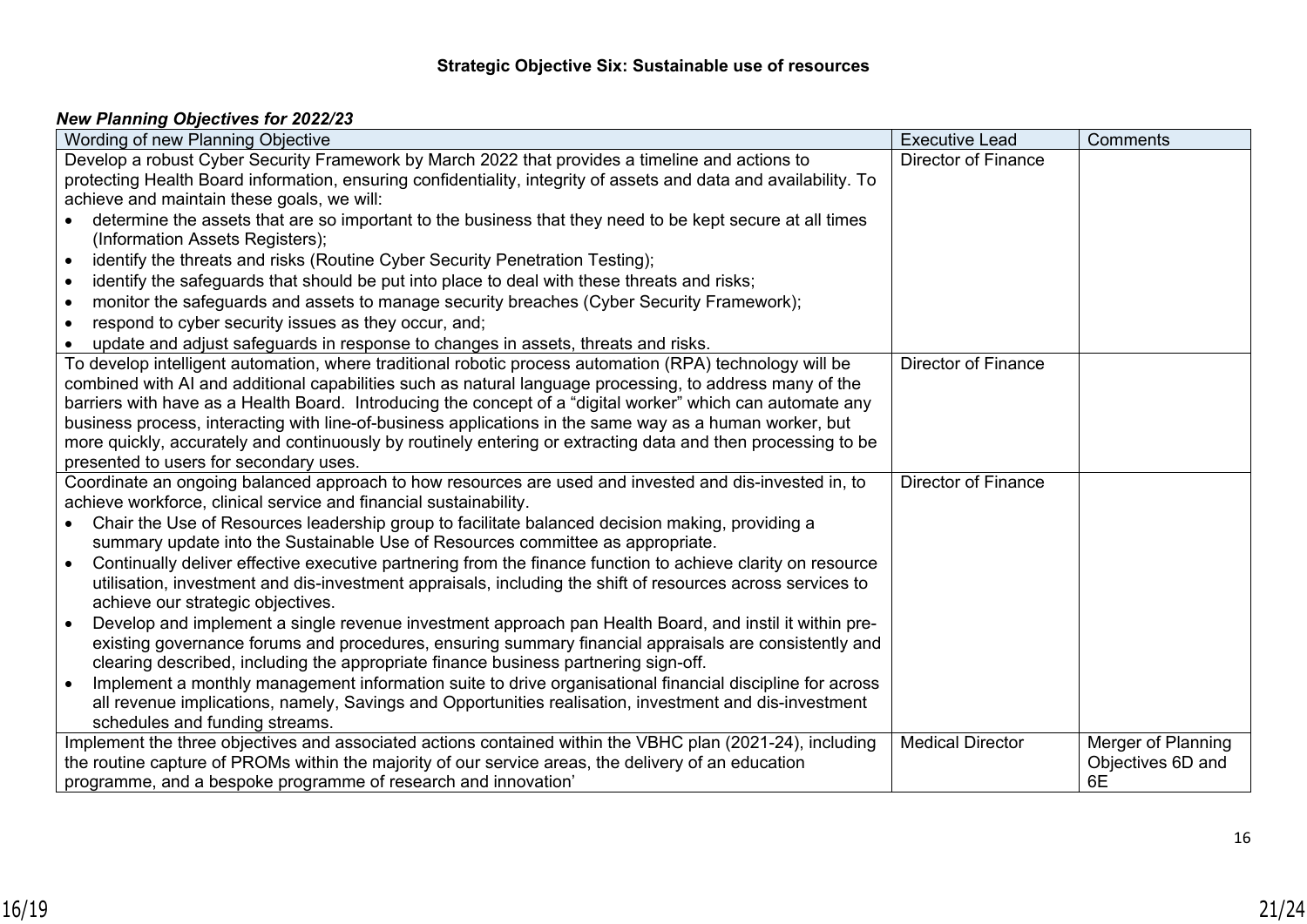| PO Ref. | Wording of new Planning Objective                                                                                                                                                                                                                                                                                                                                                                                                                                                                                                                                                                                                                                                                            | Original wording of Planning Objective                                                                                                                                                                                                                                                                                                                                                 | <b>Executive Lead</b>                                                  | Comments                                                         |
|---------|--------------------------------------------------------------------------------------------------------------------------------------------------------------------------------------------------------------------------------------------------------------------------------------------------------------------------------------------------------------------------------------------------------------------------------------------------------------------------------------------------------------------------------------------------------------------------------------------------------------------------------------------------------------------------------------------------------------|----------------------------------------------------------------------------------------------------------------------------------------------------------------------------------------------------------------------------------------------------------------------------------------------------------------------------------------------------------------------------------------|------------------------------------------------------------------------|------------------------------------------------------------------|
| 6B      | Develop a continuous approach to Finance<br><b>Business Partnering that pioneers Financial</b><br>Sustainability across all organisational areas,<br>including service change, value improvements<br>and income opportunities, in harmony with<br>other corporate partners/relationship managers<br>(Linked to Planning Objectives [Workforce #]<br>and [Improving Together #]), establishing a<br>consistent governance approach to financial<br>management as part of business management<br>meetings on, at least, a monthly basis for each<br>service, with escalation structures incorporated.                                                                                                          | Establish an on-going process to review and<br>refresh the assessment of technical and<br>allocative value improvements and income<br>opportunities open to the Health Board and<br>use this both to maintain in-year financial<br>delivery and future budget setting.                                                                                                                 | Director of<br>Finance                                                 | <b>Existing Planning</b><br>Objective continuing<br>into 2022/23 |
| 6F      | Implementing and further developing an activity<br>based condition and pathway costing<br>programme, that both aligns and integrates the<br><b>VHBC Plan Planning Objective. Principally:</b><br>Through engagement at each project<br>inception to offer a financial consideration of<br>Value Based Healthcare to all potential<br>projects.<br>Then prioritising and implementing costing<br>$\bullet$<br>projects with reference to furthering<br>organisational strategy and the likelihood of<br>producing intelligence and evidence that<br>supports operational and clinical change.<br>Exploring further innovation and<br>$\bullet$<br>development in the application of this<br>costing approach. | Implement a VBHC pathway costing<br>programme for all clinical services that is<br>capable of being completed within 3 years, and<br>prioritised based on the likelihood of<br>generating change.                                                                                                                                                                                      | Director of<br>Finance                                                 | <b>Existing Planning</b><br>Objective continuing<br>into 2022/23 |
| 6G      | By first quarter 2022/23 develop and endorse a<br>strategic roadmap to respond to the Welsh<br>Government ambition for NHS Wales to<br>contribute towards a public sector wide net zero<br>target by 2030. The Health Board will set out a<br>work programme and implement this plan to<br>meet the targets established in the NHS Wales<br>Decarbonisation Strategic Delivery Plan in the                                                                                                                                                                                                                                                                                                                   | To develop a plan during 2021/22 and begin<br>implementation within the next 3 years to make<br>all Health Board services carbon neutral by<br>2030 and establish Green Health initiatives<br>across the health board estate building on the<br>work currently underway. The aim will be to<br>address the climate emergency at Health<br>Board level, improve the natural environment | Director of<br>Strategic<br>Development and<br>Operational<br>Planning |                                                                  |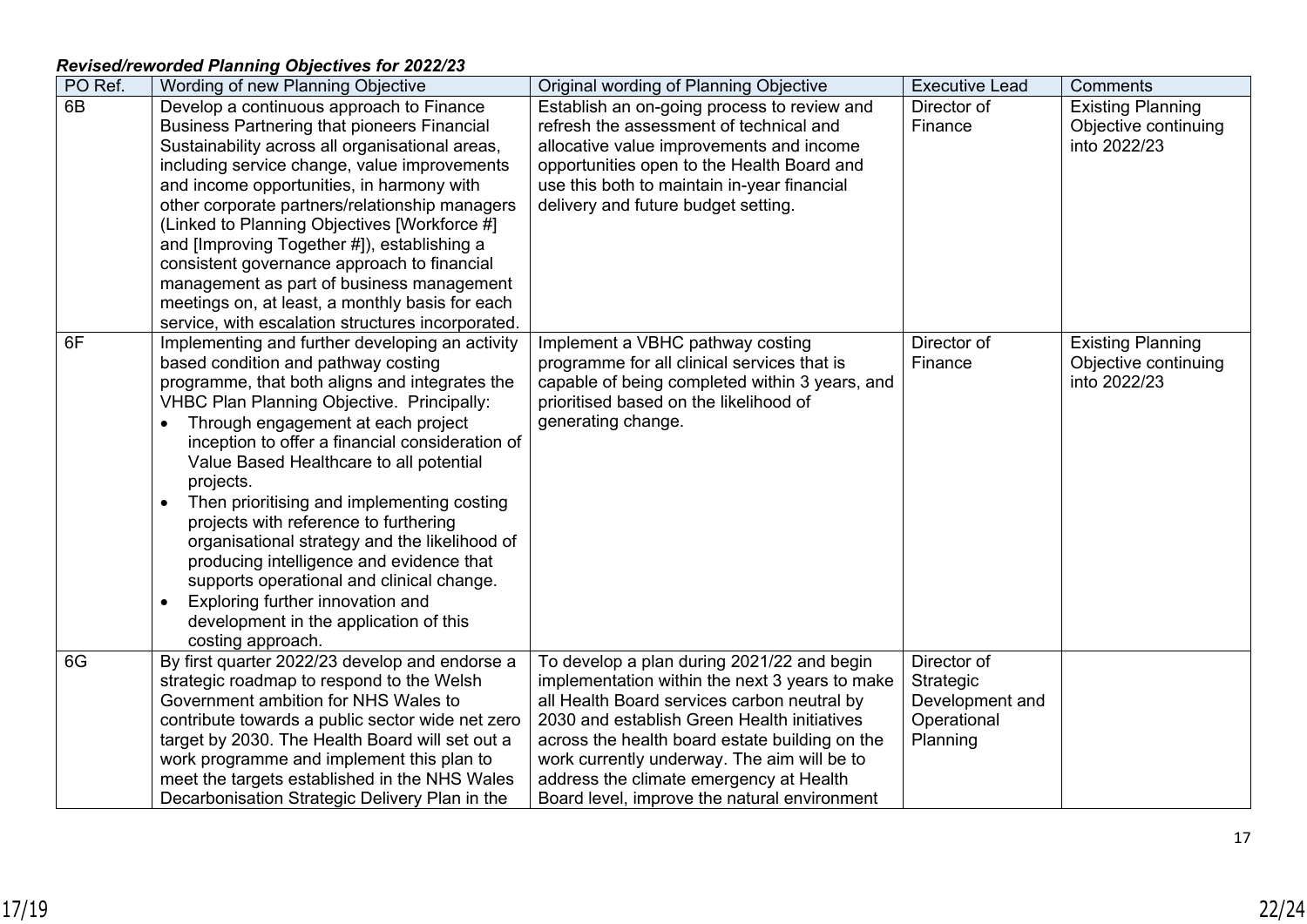| PO Ref. | Wording of new Planning Objective                                                                                                                                                                                                                                                                                                                                                                                                                                                                                                                                                                                                                                                                                                                                                                                                                                                                                                                                                                                                                                | Original wording of Planning Objective                                                                                                                                                                                                                                                                                                                                                                                                                                                                                                     | <b>Executive Lead</b>  | <b>Comments</b>                                                       |
|---------|------------------------------------------------------------------------------------------------------------------------------------------------------------------------------------------------------------------------------------------------------------------------------------------------------------------------------------------------------------------------------------------------------------------------------------------------------------------------------------------------------------------------------------------------------------------------------------------------------------------------------------------------------------------------------------------------------------------------------------------------------------------------------------------------------------------------------------------------------------------------------------------------------------------------------------------------------------------------------------------------------------------------------------------------------------------|--------------------------------------------------------------------------------------------------------------------------------------------------------------------------------------------------------------------------------------------------------------------------------------------------------------------------------------------------------------------------------------------------------------------------------------------------------------------------------------------------------------------------------------------|------------------------|-----------------------------------------------------------------------|
|         | areas of carbon management, buildings,<br>transport, procurement, estate planning and<br>land use, and its approach to healthcare<br>including promoting clinical sustainability.<br>Where feasible through the opportunities<br>presented via the Health Boards transformation<br>journey it will look to exceed targets and<br>establish best practice models and pilots, as<br>exemplars for the NHS and wider public sector.<br>The overall aim will be to reduce the Health<br>Board's carbon footprint to support the wider<br>public sector ambition to address the climate<br>emergency.                                                                                                                                                                                                                                                                                                                                                                                                                                                                 | and support the wellbeing of our staff and<br>public.                                                                                                                                                                                                                                                                                                                                                                                                                                                                                      |                        |                                                                       |
| 6H      | By the end of 2022/23 develop our Social Value<br>strategy and deliver the in-year action. The<br>Strategy will outline our collective ambition and<br>vision for Social Value and incorporate a clear<br>action plan. We will also develop a means to<br>measure and evaluate the impact of the<br>strategy. The strategy will be an umbrella<br>strategy which incorporates the key pillars of<br>work being undertaken by;<br>Intelligence: determine the communities<br>and impact which have the greatest needs;<br>assess the assets within those communities<br>and encourage delivery within those<br>communities;<br>Procurement: local sourcing in support of<br>$\bullet$<br>the foundational economy<br>Workforce: supporting those from our most<br>$\bullet$<br>deprived communities<br>Carbon: measuring our carbon footprint and<br>$\bullet$<br>pointing to areas of greatest impact for<br>decarbonisation measures<br>Physical assets: extracting social value<br>from our physical estate through design and<br>build, usage and maintenance | To be completed by the end of 2021/22<br>undertake a full analysis of our supply chain in<br>light of the COVID-19 pandemic to assess the<br>following:<br>- Length and degree of fragility<br>- Opportunities for local sourcing in support of<br>the foundational economy<br>- Carbon footprint<br>- Opportunities to eliminate single use plastics<br>and waste<br>The resulting insights will be used to take<br>immediate, in-year action where appropriate<br>and develop proposed Planning Objectives for<br>2022/23 implementation | Director of<br>Finance | This includes<br>elements of the<br>previous Planning<br>Objective 2G |